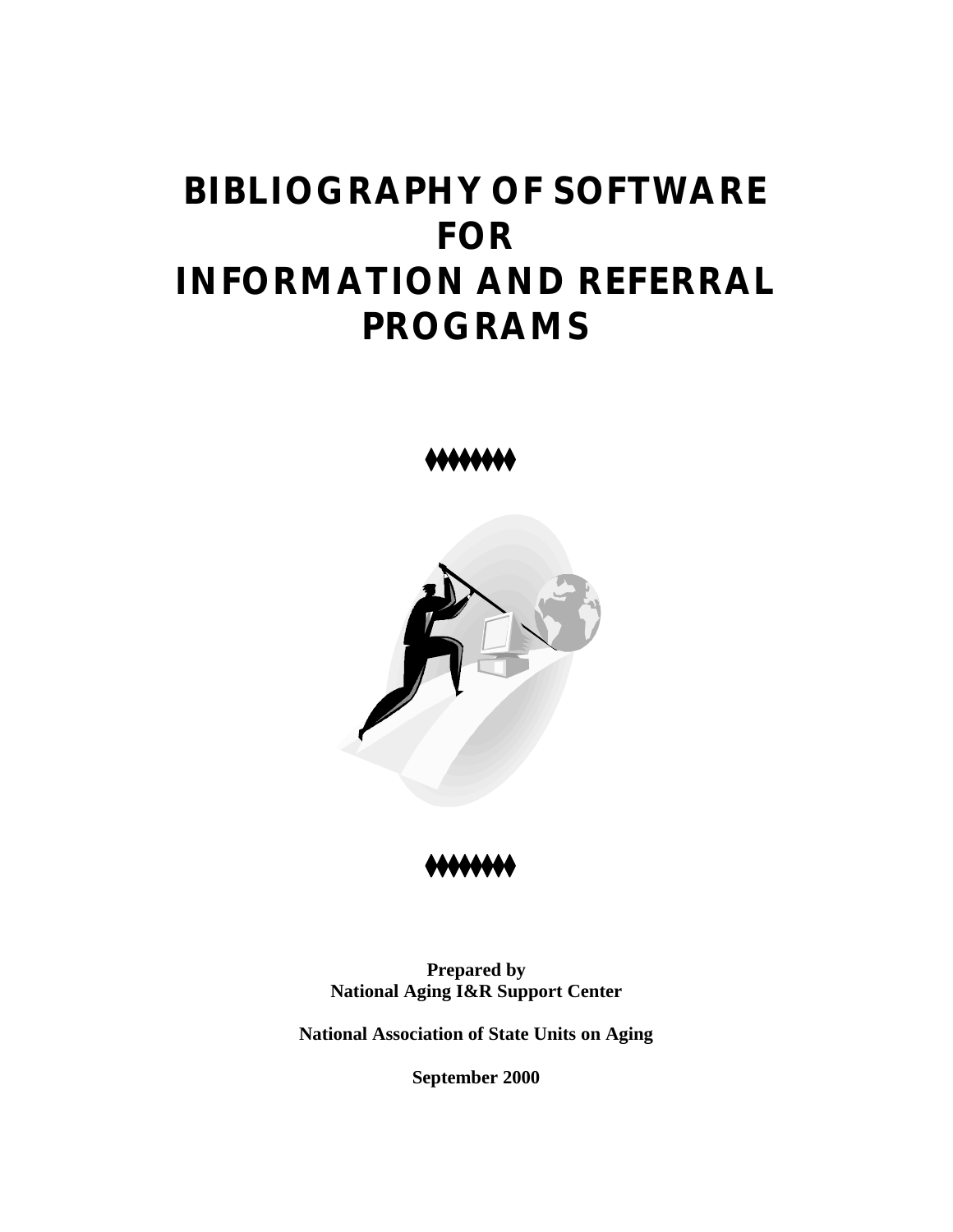# **TABLE OF CONTENTS**

| AIM I&R                                  |  | $\overline{\mathbf{4}}$ |
|------------------------------------------|--|-------------------------|
| <b>Alliance Network</b>                  |  | 4                       |
| A.R.I.E.S.                               |  | 5                       |
| <b>Beacon I&amp;R</b>                    |  | 6                       |
| <b>CIRAS 2000</b>                        |  | 6                       |
| <b>CMS</b>                               |  | 7                       |
| <b>Community Link Software</b>           |  | 7                       |
| <b>Community Services Locator</b>        |  | 8                       |
| <b>Connect</b>                           |  | 9                       |
|                                          |  | 10                      |
| <b>Echo Integrated Software Suite</b>    |  | 10                      |
| <b>First Call Directory on the Net</b>   |  | 11                      |
| <b>FSMIS</b>                             |  | 12                      |
| <b>Helpworks</b>                         |  | 13                      |
| <b>I&amp;R Helpline</b>                  |  | 13                      |
| <b>INDEX I&amp;R Systems</b>             |  | 14                      |
|                                          |  | 14                      |
| <b>Inform OnLine</b>                     |  | 15                      |
| <b>InnCase</b>                           |  | 16                      |
| <b>IRis</b>                              |  | 17                      |
| N-Pais                                   |  | 17                      |
| <b>North Dakota I&amp;A Database</b>     |  | 18                      |
| Octopi                                   |  | 19                      |
| "O"                                      |  | 19                      |
| <b>Refer 2000</b>                        |  | 20                      |
| <b>The Resource House</b>                |  | 21                      |
| <b>ServicePoint</b>                      |  | 21                      |
| <b>SOPHIA</b>                            |  | 22                      |
| <b>STAR</b>                              |  | 23                      |
| <b>Tapestry</b>                          |  | 24                      |
| <b>Requests for Software Information</b> |  | $25 - 27$               |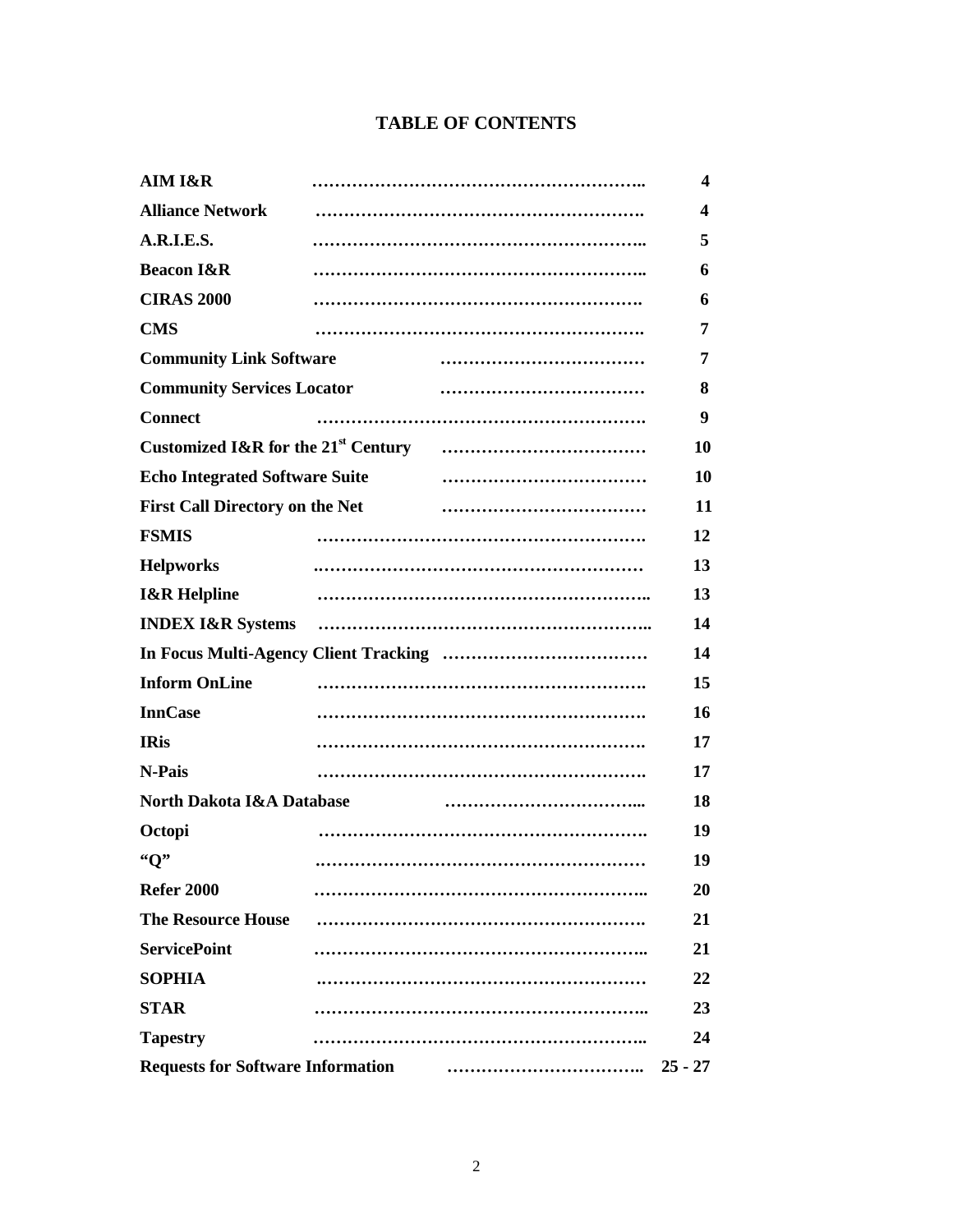# **BIBLIOGRAPHY OF SOFTWARE FOR INFORMATION AND REFERRAL PROGRAMS**

#### INTRODUCTION

The National Aging I&R Support Center first published this bibliography in 1999 in response to the many inquiries we received for information about software for I&R programs. This 2000 revision of the original bibliography includes several new products and updated information about products included in 1999.

The bibliography, while comprehensive, is by no means all-inclusive. New products enter the market with regularity and existing products are updated as the technology continues to expand and improve. If you are aware of software that we have not included, please let us know. We hope to continue to update the bibliography on a regular basis so that it will continue to be useful for state units on aging, area agencies on aging, local aging I&R service providers and others.

In preparing this bibliography our goal is to allow for product comparison by providing the same basic information on each software program. Each listing generally includes information on software features, systems requirements and cost. Please contact the distributor directly for additional information.

When we distributed the first edition of this bibliography we invited programs experienced with a particular software package to let us know how they liked it. We solicited their comments about product strengths and weaknesses, the quality of technical support and whether or not they would recommend the product. We received a number of responses which we would be happy to share. Contact Greg Case at the National Aging I&R Support Center for more information.

Please note that at the back of this bibliography there are three forms. One solicits your comments about software you may have used, another asks for information about software we may have inadvertently left out of the bibliography and the third solicits information about customized software. We'll appreciate your efforts to complete the appropriate form(s) and return them to the Support Center. Your assistance in keeping this document updated is greatly appreciated.

Finally, please note that the inclusion or exclusion of software in this bibliography does not constitute endorsement or non-endorsement of a product.

National Aging I&R Support Center National Association of State Units on Aging 1225 I Street, NW Suite 725 Washington, DC 20005 (202) 898-2578 (202) 898-2583 fax gcase@nasua.org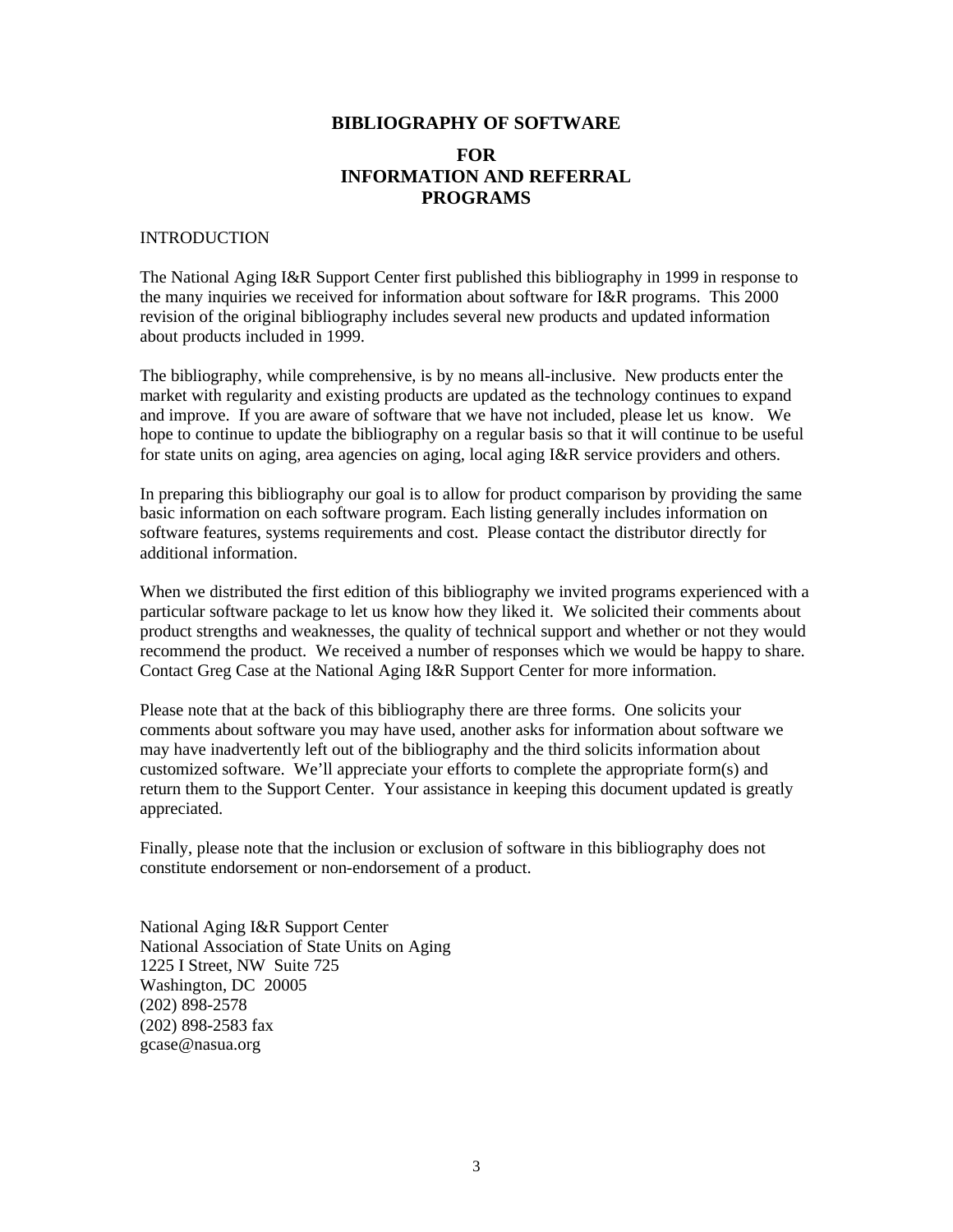**AIM I&R** – Saber Corporation

 314 Oakland Ave. Rock Hill, SC 29730 (888) 373-2090 www.sabersite.com

Advanced Information Manager (AIM) I&R is a comprehensive data management system designed for I&R/A programs. AIM can be used by a single agency or as part of a larger group that shares information. AIM I&R results from years of working with the aging network provider market.

AIM features: search by keyword, service area, taxonomy, or any field in the provider set-up screen; each involved agency can add and update the information in records they originally created; transportation module; pre-programmed reports to meet a variety of needs including NAPIS; freedom to build additional queries or reports as needed; comes as a part of the AIM Suite which includes AIM Client Management System and AIM Remote. AIM Remote allows you to send your AIM data to remote locations.

Saber Corporation has a web site with fairly detailed information about this product. The Web site includes an online manuals and detailed pricing information.

System requirements: IBM PC or compatible 486-66 with 16 Mb of RAM and 80 Mb of available hard-disk space. Microsoft Windows 95, 98 or NT and SVGA or higher resolution monitor and video card.

Cost: The AIM suite (includes AIM Client Management, AIM Remote, and AIM I&R) is \$795 per copy. The initial purchase of the AIM I&R System comes with their Premium Maintenance Agreement which includes toll-free access to technical support staff and all core program upgrades and enhancements.

| <b>ALLIANCE NETWORK – Alliance Systems</b> |                           |
|--------------------------------------------|---------------------------|
|                                            | 873 Embarcadero Dr., #5   |
|                                            | El Dorado Hills, CA 95762 |
|                                            | $(888)$ 395-1274          |
|                                            | www.allsysnet.com         |

Alliance Network is an information and referral software system designed for I&R/A organizations ranging from single location operations to statewide or nationwide collaborative groups.

Alliance Network features: taxonomy, keyword, agency, site and program searches; multiple simultaneous service searches; supports AIRS/InfoLine Taxonomy; client and call tracking; case management (late fall 2000); user defined call/client data sheets for specific programs or data collection; unmet need and follow-up action; statistical reports;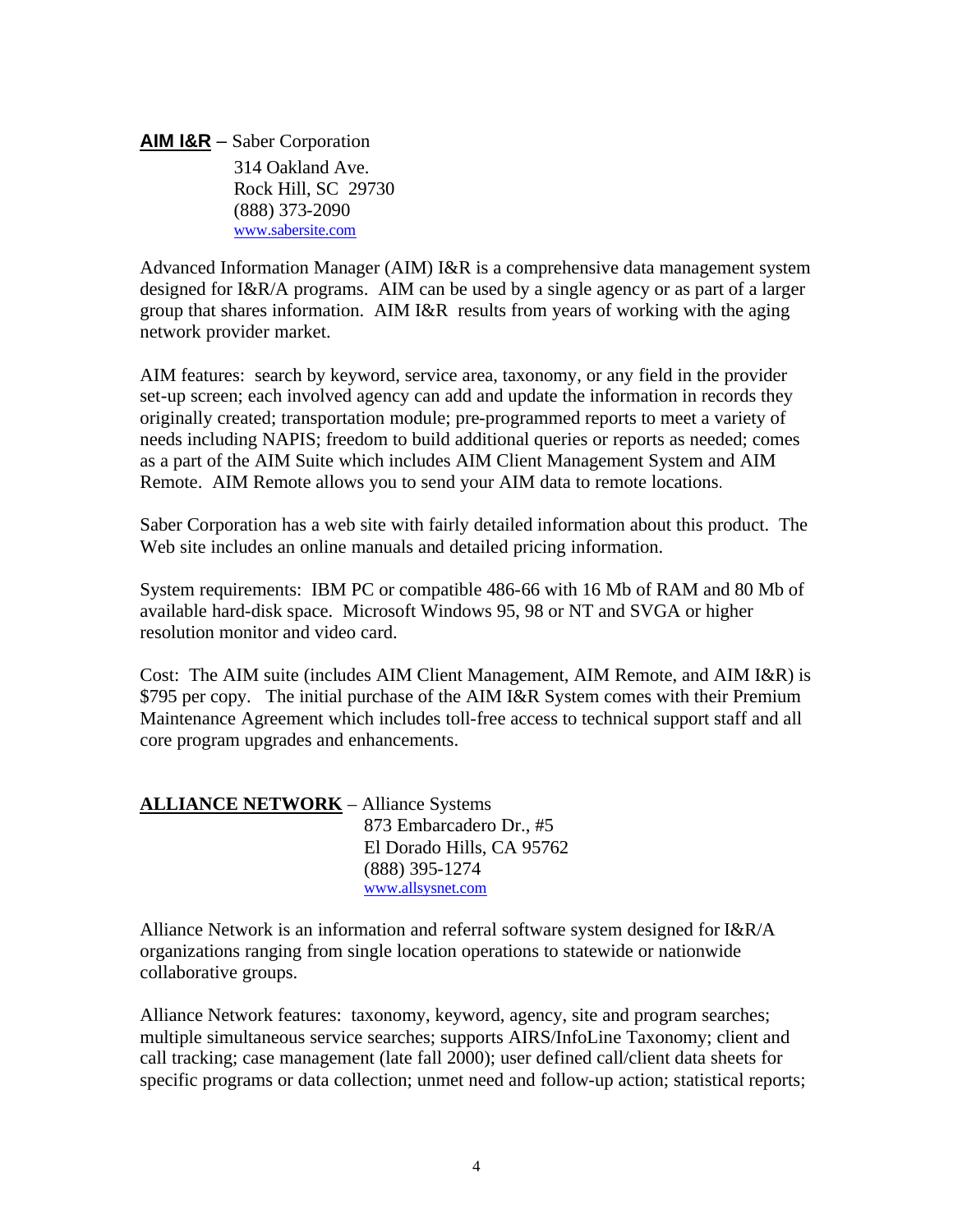developed with Microsoft Visual Basic 6.) and Access 2000; data is open to third party tools such as statistics packages and report writers; automatic directory production.

The PC system interfaces with the Alliance Network Resource Web Browser and the ReferWeb product from RTM Designs to provide Web access to your resource database.

Alliance Systems offers on site training for Alliance Network. Training sessions are typically 3 days, covering all aspects of the program.

System requirements: Minimum requirements for single user are Pentium 200 MHz PC, 32 meg RAM (or more), 150 Mb free disk space, SVGA Monitor, and Windows 95/98/2000. Recommended requirements for multi-user LAN are Pentium 200 MHz (or greater), 96 meg RAM (or more), 300 Mb free disk space and Windows NT or Novell.

Cost: The Alliance Network PC system is available on an annual subscription basis with no up-front purchase price. The annual subscription fee is \$400 for single users and \$750 for multi users. The system may also be purchased at a cost of \$1,250 for single users and \$2,500 for multi users.

**A.R.I.E.S.** – Matney Consultants, Inc. 525 South Church Street Asheboro, NC 27203 (336) 629-4158 pat@matney.net www.matney.net/aries.htm

A.R.I.E.S., Automated Referral Information Enhancement System, is software designed to record information calls, referrals, and client information for a human service agency.

A.R.I.E.S. features: easy to use menu interface; records routine and client caller information along with referrals; client confidentiality options; can search by Taxonomy Codes, keywords, agencies with specific services, and geographic areas; easy to use format allows user to create individualized databases of services and agencies; detailed agency/service database; creates form letters; and generates reports based on referrals, services, callers and agencies.

A demo can be downloaded from their Web site.

System requirements: DOS 5.0 or higher; minimum of 4 Mb of RAM for the DOS version and 8 Mb RAM for Windows; 5 Mb free on hard drive; color VGA graphics board.

Cost: The multi-user version starts at \$1,995 for 5 users. Installation and training is extra at a rate of \$120 per hour not including travel if required. Contact Matney Consultants for more detailed information.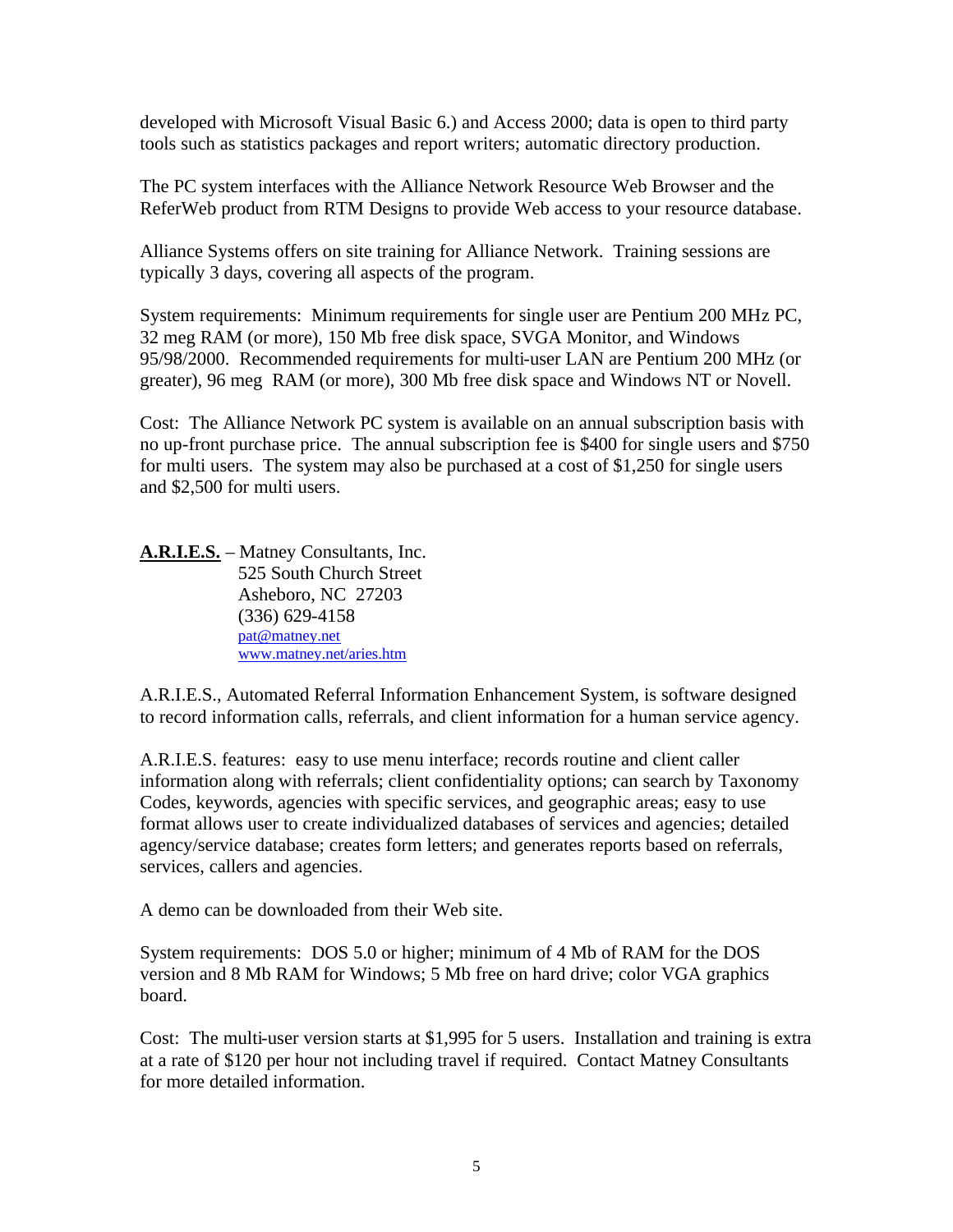## **BEACON I&R** – Synergy Software Technologies Inc. 159 Pearl Street Essex Junction, VT 05452 800-294-8514, ext. 1 jbyer@synergysw.com www.synergysw.com

Beacon I&R is part of Synergy's fully integrated suite of social service software solutions, allowing for single-point-of-entry data management across organizations.

Beacon I&R features: complete integration with Synergy's client management, assessment, outcome measures, etc. software suite; fast client and resource searches; searches by county, city, zip code, partial program name, service(s) provided, key words, AKA; allows use of full AIRS taxonomy; ability for user to enter & maintain resource database; date, time, and user stamp on changes to resource database; ability for user to assign and edit keywords for resource search; multiple contacts per program entry allowed; activity prompts for action, referral, follow-up etc.; sophisticated reporting; ability to export resource and activity database's.

Synergy's flagship product, SAMS 3.0 (Senior Assistance Management System), automates and standardizes client management functions, making it possible for agencies to share data, generate reports and meet federal Administration on Aging requirements. OMNIA, Synergy's assessment and Outcome Measures system, offers an assessment tool that can respond to changing assessment requirements with single-point-of-entry for multiple agencies, provide sharable and re-usable assessment data, and produce meaningful outcome measures.

Beacon I&R System Requirements: Windows 95 or higher, 32MB RAM, Pentium I or higher, with 133MHz processor or higher.

Beacon I&R Cost: \$2000 per site license, which includes up to 5 concurrent users and unlimited telephone technical support and updates for one year. Annual license and technical support renewal is \$1,200 per site.

## **CIRAS 2000 CLIENT TRACKING SYSTEM** – ACIT, Inc.

 P.O. Box 1015 Maywood, NJ 07607 (201) 587-9878 pbc@acitinc.com www.acitinc.com

The CIRAS 2000 Client Tracking System is a database program designed to track calls to and referrals made by I&R programs. The software is designed so that field names and elements are changeable to meet the special needs of an organization. The tracking system provides the means to gather, retrieve, and analyze information.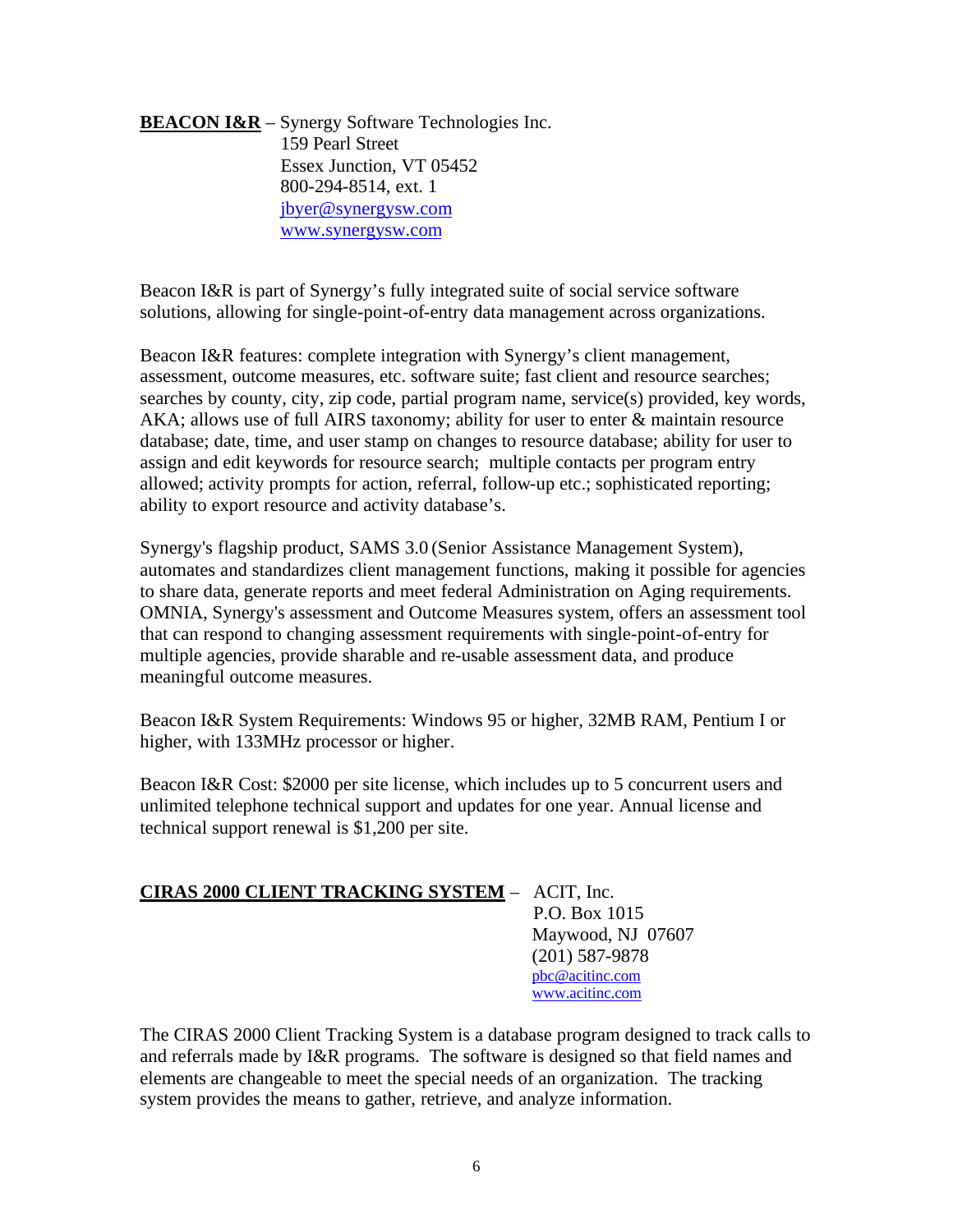CIRAS 2000 features: Developed to operate via the Internet; password protection and user security levels; time/event capturing and reporting on client information screen; caller information screen; reports include call summary report, number of client calls, average caller rent/income, and a call detail report; Microsoft NT; can be licensed to a file server on a network.

Cost: A multi-user license is priced according to the number of users, plus a base price. Includes a user manual and operations manual. Technical support runs \$95 per hour.

**CMS** – JABR Software 23995 Bat Cave Road, Suite 300 San Antonio, Texas (210) 651-3155 duko@jabr.com www.jabr.com

JABR Software describes themselves as a developer of client centric outcome measurement software. Their Client Management System (CMS) software is designed to collect and report information based on outcome planning and measurements at the client and agency level. Provided in this fashion, this information can be used by agencies and communities to more accurately identify issues.

CMS features: can work in an agency with one or multiple computers; user friendly and easy installation; multiple funder based standardized reports; ability to build custom reports; security features; customized individual assessment screens; demographic reporting section; crisis management section for logging calls and adding case notes.

A fully working demo of the CMS system can be downloaded form their Web site.

Contact JABR for information on system requirements and cost.

| <b>COMMUNITY LINK SOFTWARE - Human Services Technology</b> |                              |
|------------------------------------------------------------|------------------------------|
|                                                            | 988 Woodcock Road, Suite 101 |
|                                                            | Orlando, FL 32803            |
|                                                            | (888) 801-LINK               |
|                                                            | www.humanservices.net        |
|                                                            | mikeh@humanservices.net      |

Community Link Software was designed to automate the functions of community social services delivery. There are three components of the system:

 $\checkmark$  Community Resource Guide – Built as an I&R tool, this software allows organizations to build a directory of community resources and to publish that directory in print or electronically. Easy to use keyword searches allow for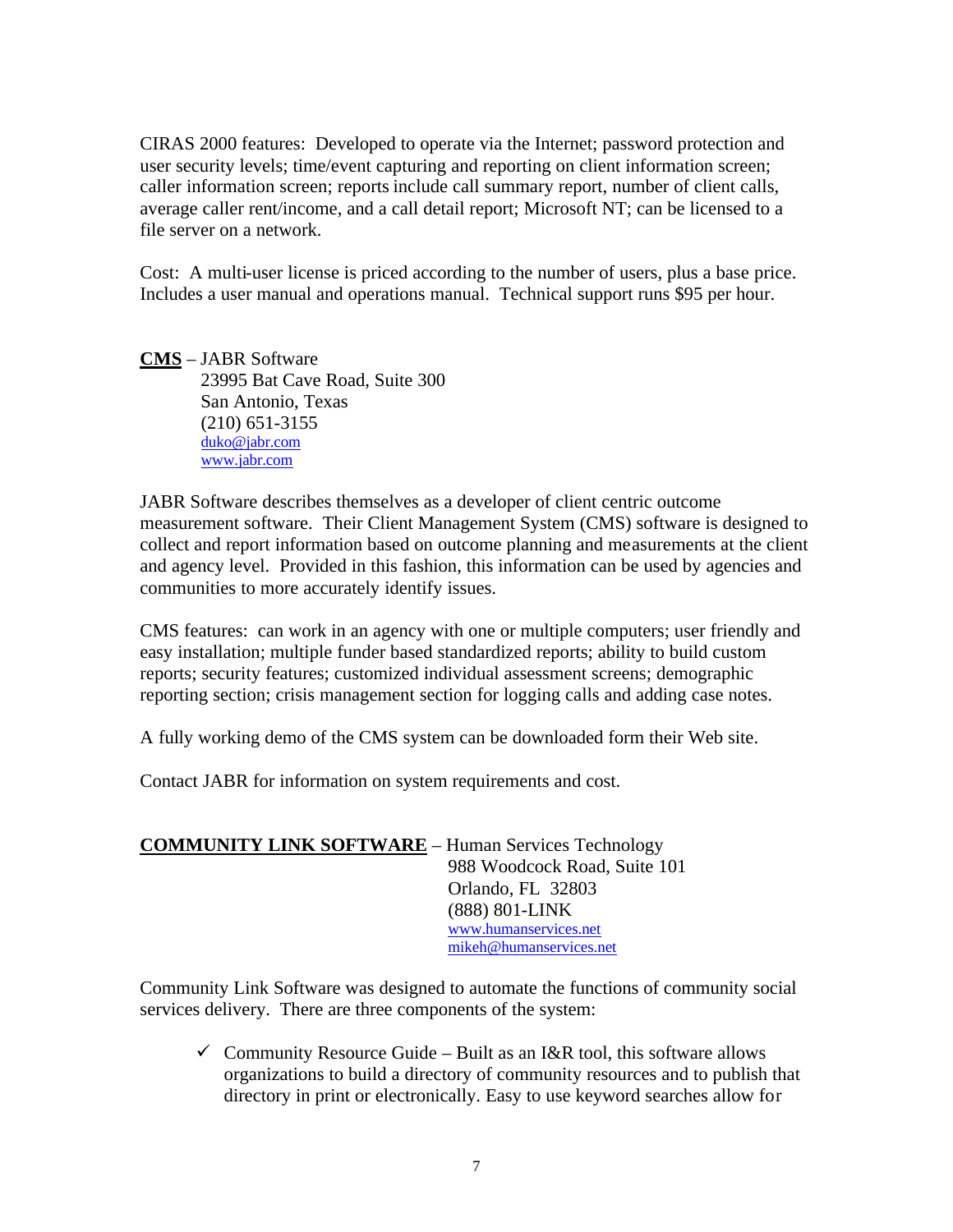access by novice users while detailed searches for more experienced users are also possible. Supports Infoline Taxonomy or taxonomy of your choice.

- $\checkmark$  Client Management System Automates the case management and record keeping process of the typical I&R or direct service agency. The system allows for intake, case notes, referral and service tracking, follow-up, scheduling and extensive, flexible reporting.
- $\checkmark$  ShareLink This communication utility connects the organizations using the above applications through a centralized database, allowing for the sharing of client and resource information. Fully automates the record sharing process and includes confidentiality and security protocols

Community Link features: jobs database for clients; unlimited distribution of on-line viewing; print ready mailing labels; allows agencies to list qualifications, eligibility, fees, funding sources, directions, languages spoken, and other details; open database design; data conversion available from existing systems; data can be imported/exported in several formats.

A demonstration CD is available. Human Services Technologies offers training and support.

Systems requirements: 100 MHz Pentium Processor, 16 Mb RAM, 100 Mb Free Disk Space, Microsoft Windows 95, mouse and SVGA monitor.

Cost: The cost of the I&R component, Community Resources Guide, is \$9,000 for unlimited licenses. Because of the number of variables involved in pricing the Client Management System and ShareLink, contact Human Services Technology directly for more information.

## **COMMUNITY SERVICES LOCATOR** – Gulf Coast Software 6685 Washington Groves, TX 77619 (409) 963-3238 bojones@pernet.net www.pernet.net/~bojones/locator.htm

Community Services Locator is a full featured software package designed for information and referral organizations. The current version, **Locator 2000,** features extensive client and contact data and promotes easy, quick referrals to appropriate agencies.

Locator 2000 features: client tracking includes 140 fields for client, significant other, and family members including 70 fields devoted to income and expense data; unlimited size notes area; 12 fields available for custom design; each client contact entered in a separate record which also displays client needs and referrals made; client contacts listed by date for easy reference; searches by AIRS/InfoLine Taxonomy, keywords, or by agency detail, all with geographical filtering.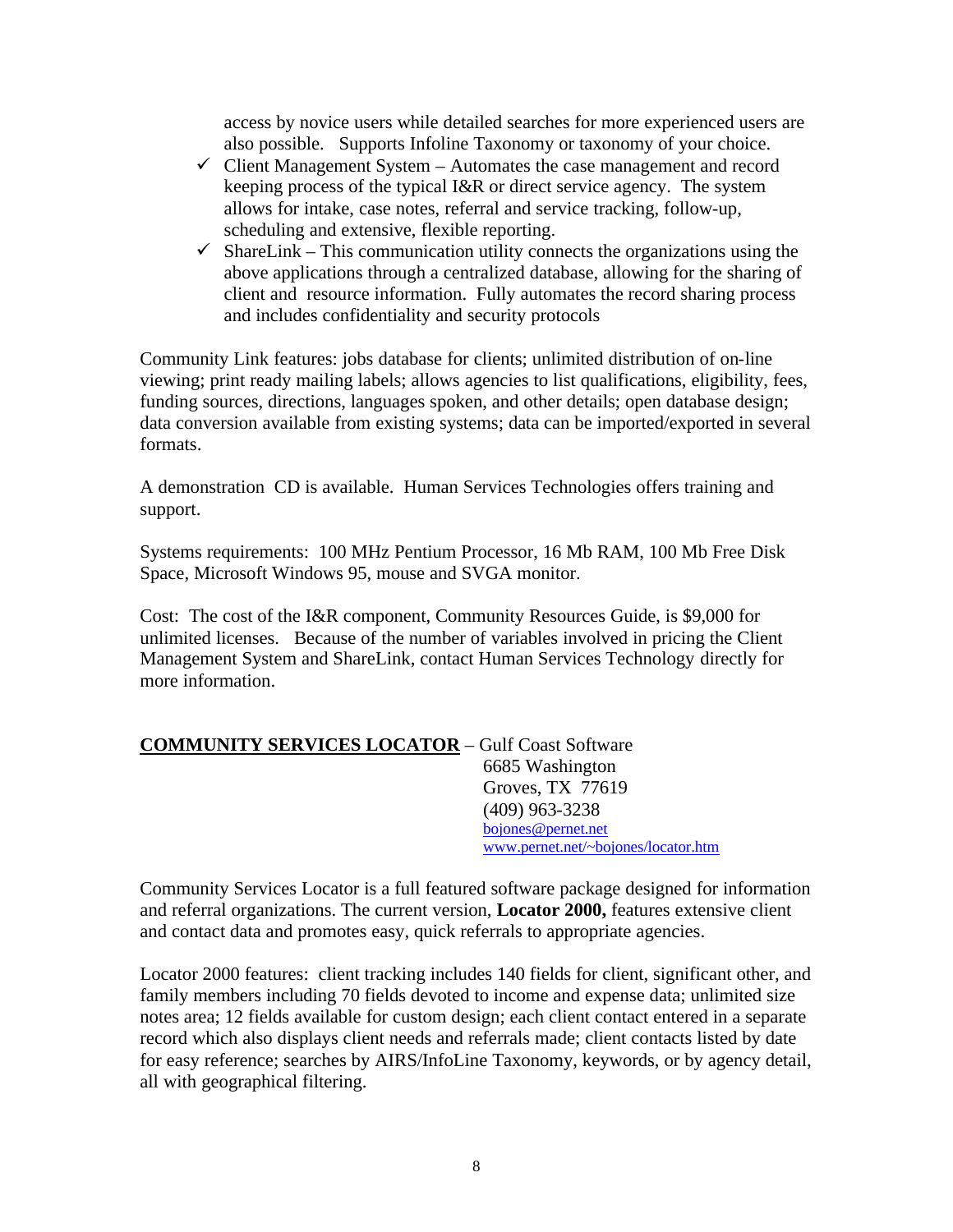System requirements: Windows 95, at a minimum, with 25 Mb hard drive space available. Minimum 16 Mb RAM required and 64 Mb recommended.

Cost: \$600. This includes single user and network versions of Locator 2000, Quickfind (a services search-only program appropriate for unmanned locales and volunteer stations), the AIRS/InfoLine Taxonomy, and manuals. (Originally this product was priced at \$3240 to assist with development, testing and support.) E-mail support is available at not cost. Interested I&Rs are invited to test the full working program at no charge.

**CONNECT** – Atlanta Regional Commission 40 Courtland Street, NE Atlanta, Georgia 30303 (404) 463-3220 cschramm@atlantaregional.com

CONNECT is a database system designed specifically for the aging network. It uses a taxonomy based on the AIRS/Info Line Taxonomy of Human Services that has been modified to reflect the needs of the aging network. CONNECT uses Enhanced Services Program *(ESP)* software by CyberPATH Inc. and includes a provider and service database as well as a client and caller database.

CONNECT features: an aging and long-term care taxonomy; centralized data collection and entry; data specific to service; import/export utility; detailed search and match capabilities; client and provider reports; and customization of screens.

The client/caller database documents demographic and needs information, tracks service requests, facilitates matching of client requests to appropriate provider, provides individual referral letters, tracks referrals by client and provider, and tracks follow-up contacts. The provider/service database organizes data by 45 major categories linked to over 150 services.

Reports provided include summary listings, detailed client, provider and service reports, referrals by provider and clients, and statistical analysis.

Systems requirements: At a minimum, IBM compatible Pentium PC with 32 Mb RAM (64 recommended) and 50 Mb hard disk space. MS Windows 95/98 or NT.

The new version of the software, *ESP 2* is scheduled for release in December 2000 and will upgrade ESP to Microsoft Access 2000, provide client/server (MS SQL Server 7.0) capability and additional design features.

Cost: One-time cost ranges from \$1,800 to \$2,500.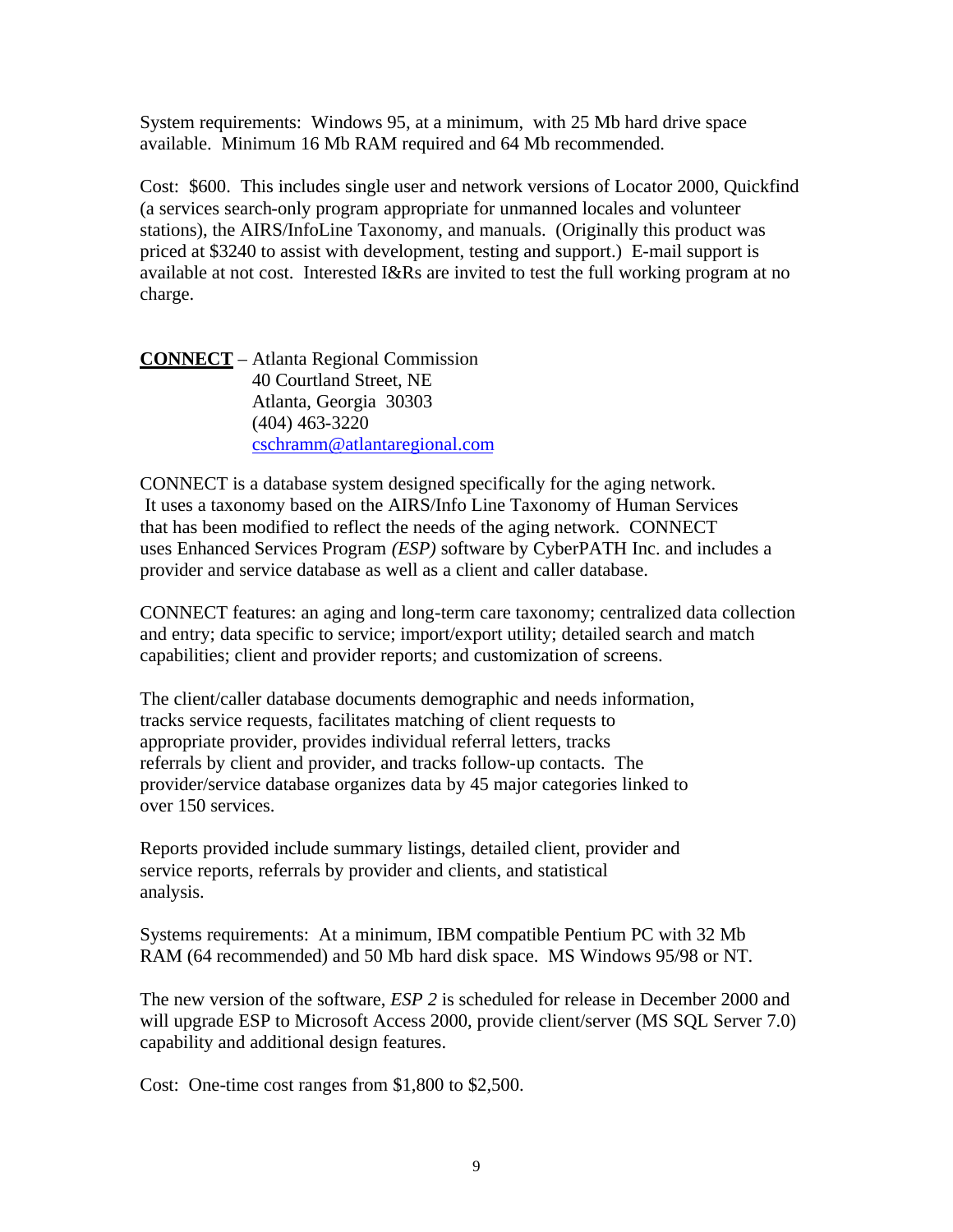# **CUSTOMIZED I&R FOR THE 21st CENTURY** –

Walter R. McDonald & Associates, Inc. 7311 Greenhaven Dr., Suite 273 Sacramento, CA 95831 Info@wrma.com www.wrma.com

Walter R. McDonald & Associates, Inc. (WRMA), in cooperation with Info Line of Los Angeles, has developed automated I&R systems products which offer a number of useful features. WRMA has been developing I&R technology to support the I&R operations of Info Line since the early 1990s.

Features: advanced, versatile, and user friendly "point and click" environment; Webenabled options for use with Internet Browsers; comprehensive registration of detailed service provider information; integration with the AIRS/Info Line Taxonomy of Human Services; on-line data collection, storage and retrieval of client demographic and service requirement information; recording of service requests; inquiry and identification of community resources to meet client service needs; reporting and service directory products.

WRMA I&R customizable products are directed to the medium through very large scale I&R agency, both private and government, for both Network and Web-Access.

Systems requirements: Customized I&R software operates best on Windows 95/98 NT and performs well with a solid Pentium hardware set of workstations (64 Mb RAM) and server  $(64 – 124 \text{ Mb RAM})$ . Disk space is dependent on the size of the agency, but they report that 1 gb would serve a medium sized agency well.

At the time of this printing, the WRMA Web site reported that they were upgrading their products information and would have more details in the near future.

| <b>ECHO INTEGRATED SOFTWARE SUITE - Echo Management Group</b> |                         |  |
|---------------------------------------------------------------|-------------------------|--|
|                                                               | 1620 East Main Street   |  |
|                                                               | Center Conway, NH 03813 |  |
|                                                               | $(800)$ 635-8209        |  |
|                                                               | sales@echoman.com       |  |
|                                                               | www.echoman.com         |  |

Echo was founded in 1980 to provide software for the behavioral health and human services world. Their products are designed to grow as your agency grows and can be adapted in-house to your methodology and requirements.

Echo's Integrated Software Suite, though not designed for I&R programs, offers the following: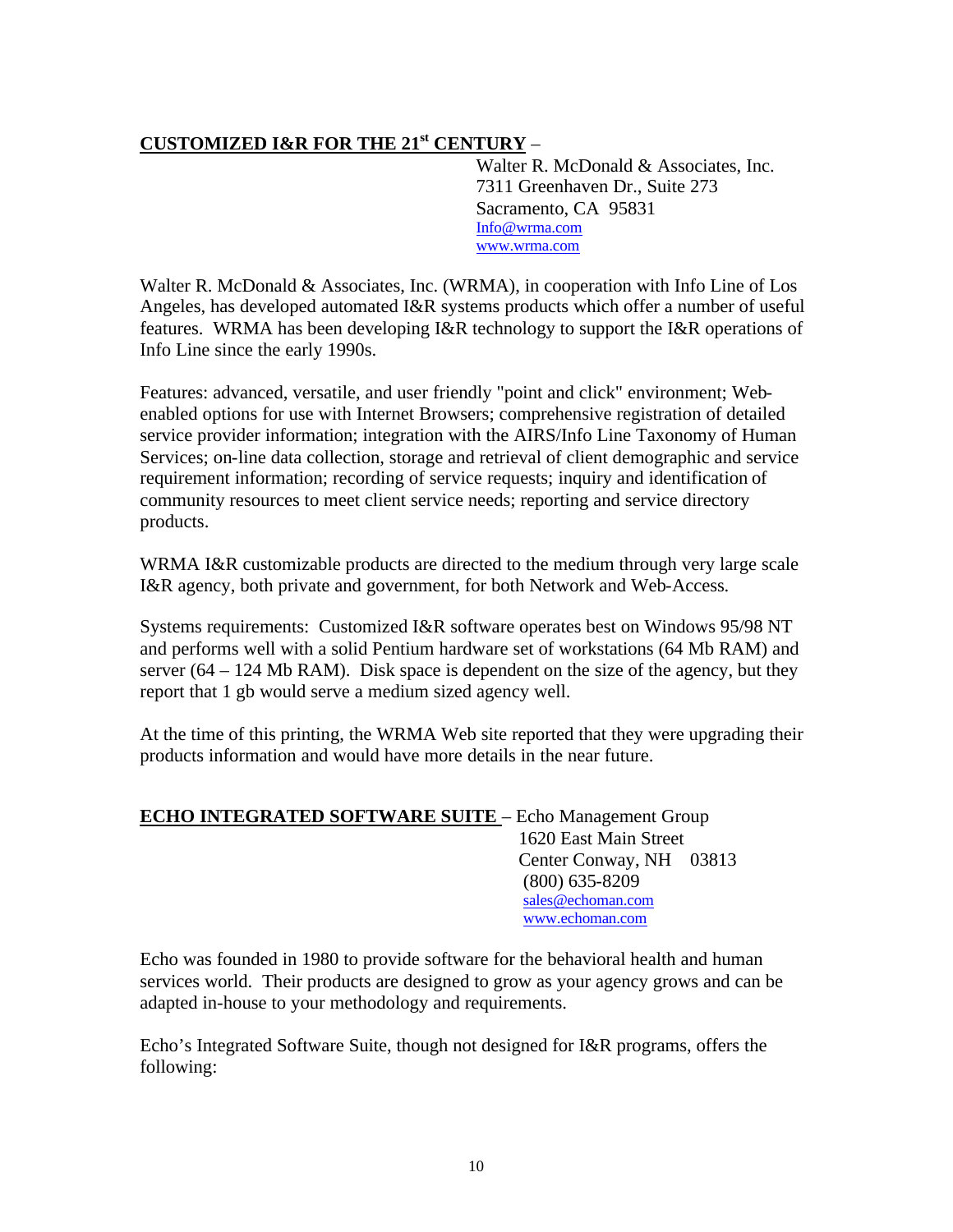- $\checkmark$  Clinician's Desktop: provides a flexible, electronic clinical record that includes electronic scheduling, treatment planning, assessments, client record information, progress notes and more
- $\checkmark$  Revenue Manager: accounts receivable and billing process
- $\checkmark$  Accounting for Windows: full accounting package designed for non-profit agencies
- $\checkmark$  By the Numbers: allows administrators to view productivity through any Echo application – including the performance of programs, clinicians or the entire agency.

Echo Integrated Software Suite Features: user-friendly; customizable; built in security; multiple platform support; single entry data system; integrated modules; productivity features etc.

System Requirements: Windows 95/98/NT

Cost: Pricing is dependent on the number of simultaneous users. Training and installation is included. Contact the Echo Group for detailed information.

| FIRST CALL DIRECTORY ON THE NET - finaltouch.com |                         |
|--------------------------------------------------|-------------------------|
|                                                  | 4529 Ridgeview Drive    |
|                                                  | Eagan, MN 55123         |
|                                                  | $(651)$ 454-2125        |
|                                                  | lebowitz@finaltouch.com |
|                                                  | www.finaltouch.com      |

First Call Directory on the Net is a software product written entirely in Java and designed specifically to meet the needs of organizations with a large I&R user base. Data is duplicated on a series of centralized Internet-accessible computer servers running in parallel. The use of a "server farm" provides an extra degree of reliability for end users, who must be able to access data on a 24/7 basis.

The software client permits I&R specialists to create customized search preferences based on geographic criteria and categories provided by the AIRS taxonomy. It also provides a number of report printing options.

System requirements: The software will run on any modern Pentium class machine with at least 32 MB of memory. The software can be distributed to end users either on CD Disk, or preferably, via the Internet. A special new technique allows users with Web access to download the client software and automatically install it on their computers. A special mechanism is provided to ensure that users always have the latest version (the program checks for recent updates and automatically installs them at the beginning of each work session).

Cost: Contact finaltouch.com for more information.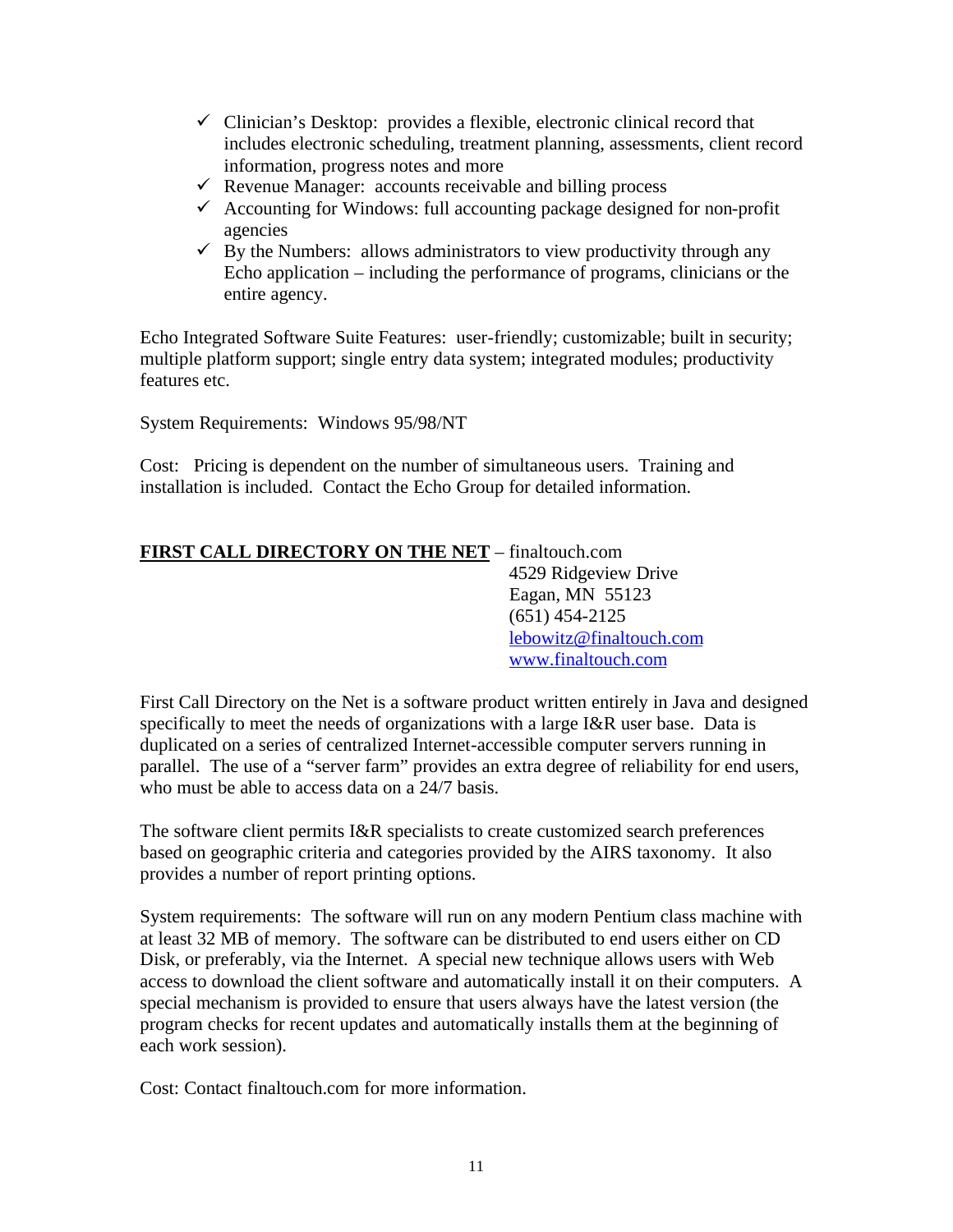**FSMIS** – Family Service Management Information Systems, Inc. 906 Lantern Tree Lane Wellington, Fl 33414 (561) 798-4657 fsmistoo@aol.com www.fsmis.com

FSMIS includes three software systems: Client Tracking System; Contribution and Pledge System; and Information and Referral.

Information and Referral (I&R) features: tracks callers as well as individuals called about; maintains an on-line directory of all service providers; provides a service taxonomy or allows the user to use their own; provides on-line referrals with automatic letters to both the caller and the provider; alerts staff to crisis and repeat callers; supports a follow-up list for specified callers; prints a comprehensive service provider directory in notebook or rolodex format; tracks the amount of time spent on each call by each provider; collects demographic data; transfers cases to Client Tracking System waiting list.

Client Tracking System features: collects comprehensive data about clients, programs, workers, and the services offered by host agency; generates over 100 reports including demographic reports; schedules workers, clients, meeting rooms, and equipment; maintains a client waiting list; keeps disaster plans for vulnerable clients; generates client invoices using sliding scale fees; tracks payments and prints receipts; is a complete accounts receivable system. They now also offer FAST-2000, a Windows version of their DOS client tracking system featuring many improvements to the system.

Contribution and Pledge System features: tracks all gifts and pledges; calculates net cost of purchased goods or events, prints a receipt and meets IRS standards; writes thank you letters, pledge invoices; collects and analyzes information about donors; tracks volunteer time.

Features of all three packages: menu driven and user friendly; each agency defines it's own programs and services; can be customized for each purchaser; purchase includes agency-wide license and free telephone and modem support for six months.

Systems requirements: written in Dbase for DOS; runs in Windows 3.2 or higher.

Cost: Contact Family Service Management Information Systems directly for information on pricing.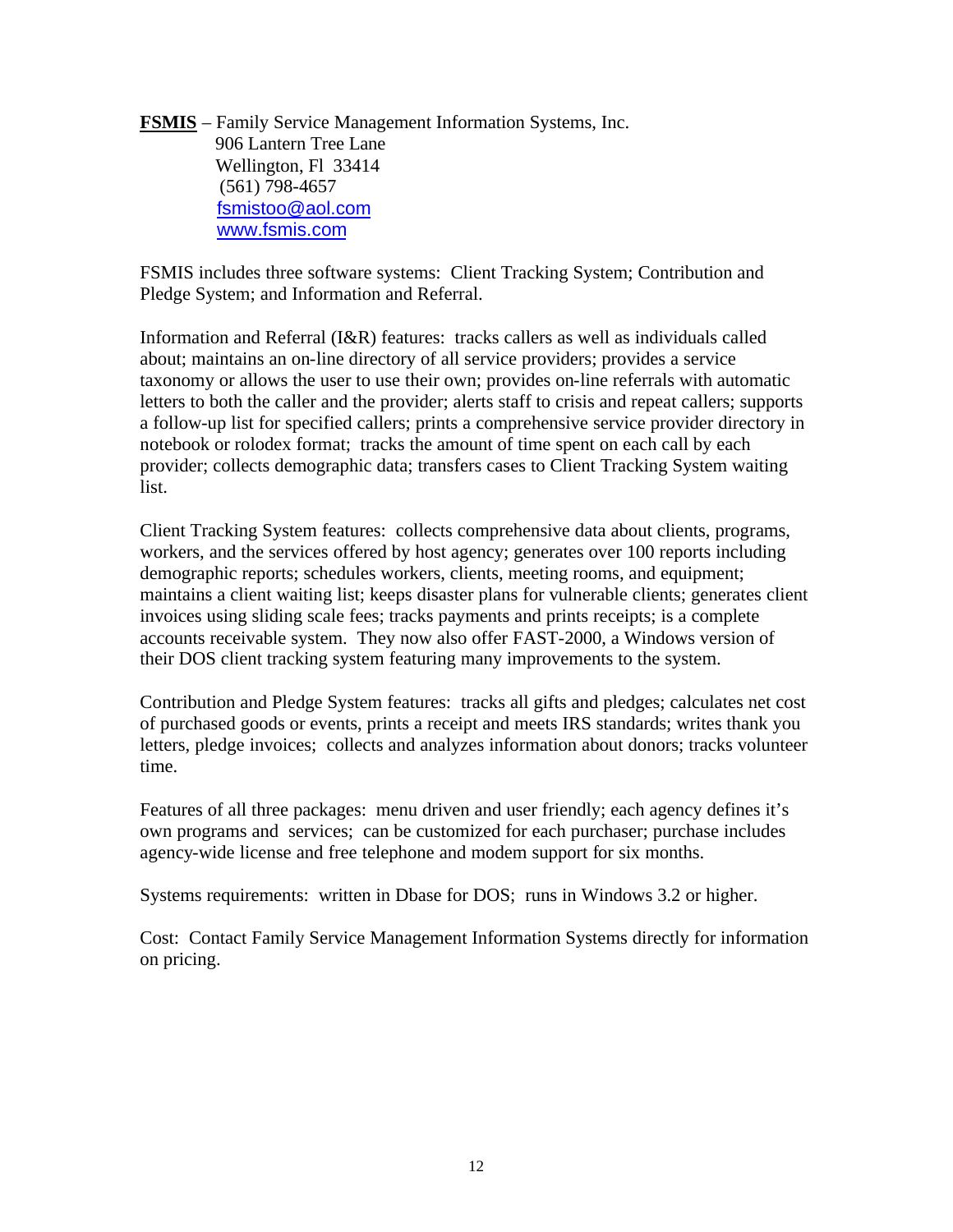## **HELPWORKS** *– Peter Martin Associates*

2650 W. Montrose, Suite 150 Chicago, IL 60618 (773) 478-2400 sales@petermartin.com www.petermartin.com

HelpWorks is an I&R as well as an eligibility screening software program that can assist in determining which benefits and services individuals may be qualified to receive. A caller is taken through a brief defined interview process that results in identifying services for which the applicant qualifies. The interviewer can then send an e-mail to notify the service provider of the referral.

HelpWorks features: focuses on accurate screening and assessment; open architecture allows easy modification of eligibility rules; integrated reporting tools and charts; ability to create custom reports.

HelpWorks is available in a variety of packages. The HelpWorks product line supports mobile and Web based screening as well as traditional desk top tools. The HelpWorks Standard Edition is the entry level product optimized for a single user or a group setting of up to 15 simultaneous users and is ideal for a lap top. The HelpWorks Enterprise Edition is a client server version for larger agencies and has the ability to handle hundreds of simultaneous users. The HelpWorks Web Edition allows client access to information and resources as well as eligibility screening.

Systems requirements: Minimum requirements are Windows 3.1, 95, or NT, 486-66 or Pentium Processor, 24 Mb RAM, 40 Mb available hard disk space.

Cost: Contact Peter Martin Associates for more information.

## **I & R HELPLINE** – ADS

1421 N. New Jersey Indianapolis, IN 46202 (317) 637-0110 sales@ads-inc.com www.ads-inc.com

I & R Helpline was developed by ADS to assist information and assistance providers in storing and retrieving information on resources by multiple categories and in tracking referrals.

I & R Helpline features: Fully network compliant; unlimited number of resources stored with contact information, fees, areas served and up to 12 lines of notes; automatically prints a directory of resources with table of contents; resources linked to unlimited categories; search by category or resource name; referral history by resource, source of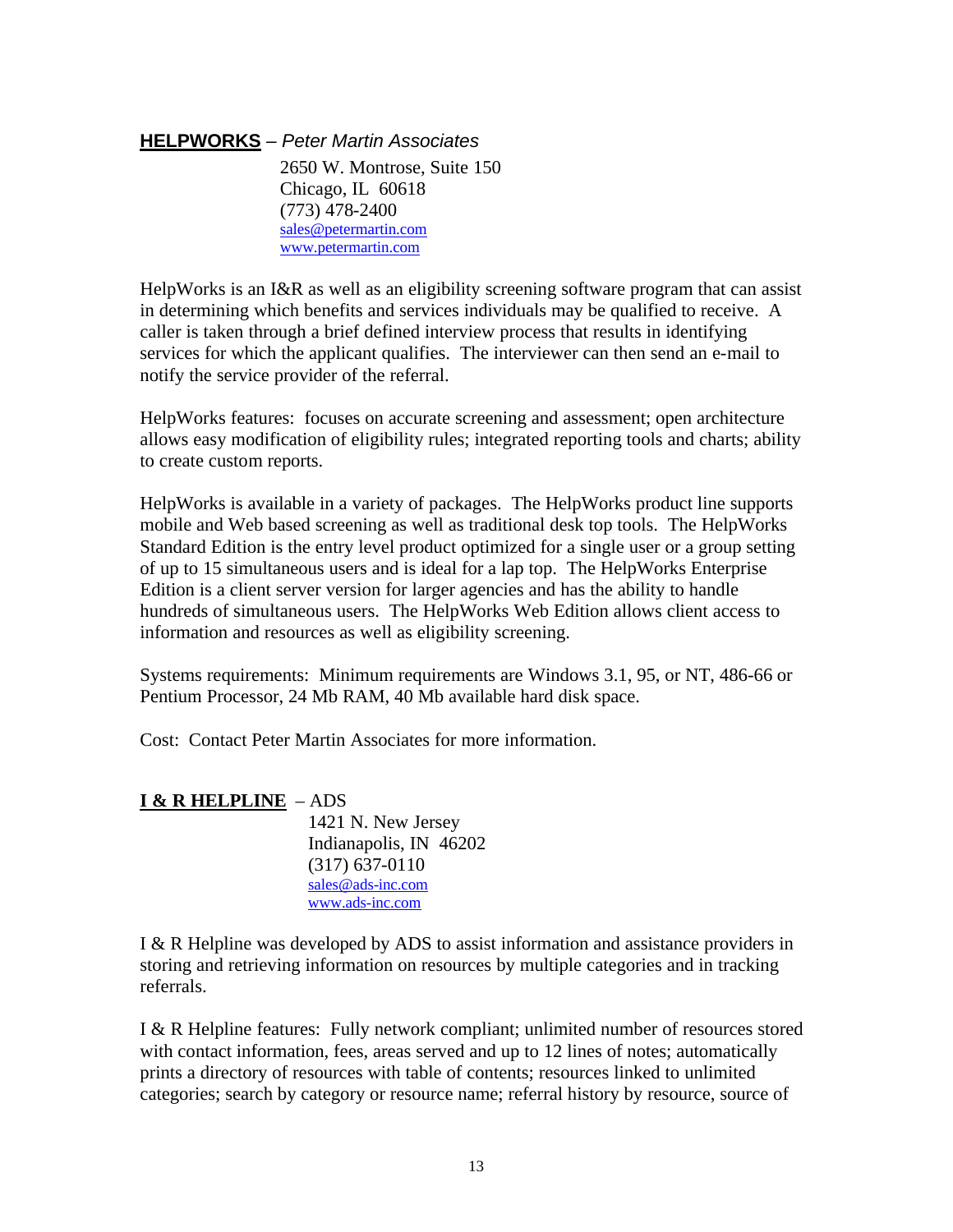inquiry, and type of referral; can be customized; Internet publishing module turns database into a series of uploaded Web pages; printed output includes resource mailing labels.

System requirements: Single user needs a Pentium computer with 16 Mb RAM and WINDOWS 95, 98 or NT. Multiple users need NT server. DOS and Windows versions are available.

Cost: \$995 for a single user copy and \$1500 for the Network version. Both include one year of support.

**INDEX I&R Systems** – New England Index Eunice Kennedy Shriver Center 200 Trapelo Road Waltham, MA 02154 (781)642-0246 ne-index.shriver.org Rbass@Shriver.Org

INDEX provides technical assistance to agencies interested in developing information and referral systems. With their expertise in relational database and groupware technologies, they can assist in the design of an application and the development of software. They can also assist in establishing protocols for data collection and for updating files.

INDEX also has extensive experience in the development of state-wide information systems. They are available to individual agencies or state-wide coalitions for the analysis of information needs and to facilitate coalition building. For an example of a state-wide system, see the page for the Mass Network of Information Providers (MNIP) on their Web site.

Cost varies depending upon the services requested.

# **IN FOCUS MULTI-AGENCY CLIENT TRACKING** – In Focus 3313 Gillham Rd. Kansas City, MO 64109 (816) 756-0070 infocus@swbell.net

In Focus develops customized and easy-to-use Internet applications that allow multiple agencies to maintain a common client database. Programs can be configured to hide or share specific client information across agencies. All utilize a client/server architecture that has speed and security advantages over Web browser based applications in viewing and editing data. To protect confidential client data, both the database and client-to-server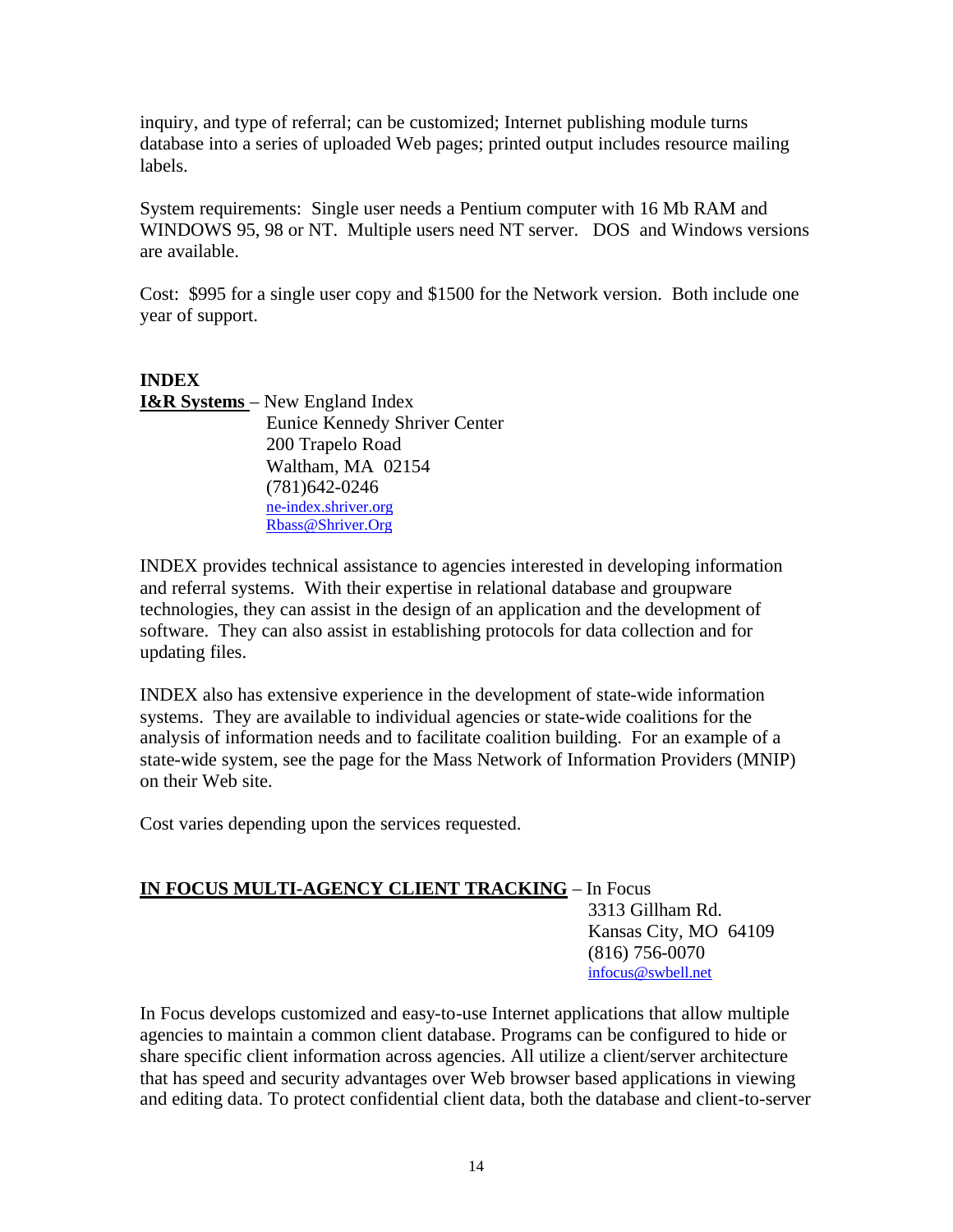communications are encrypted. Three levels of password authorization are available that govern user access to program features.

An off-the-shelf program is available for multi-site social service agencies. Other applications can be developed and customized to meet any data tracking needs.

In Focus features: complete tracking of intakes, activities, outcomes, case notes, hotline calls, and case management goals; a full range of built-in reports including usercustomizable queries; unlimited capability for users to add new intake fields, program names, staff names, and outcomes; "community" functions such as an announcement service, events calendar, file library, and client referral directory; the ability to create client records off-line and later upload them to the common database; a built-in start-up guide, "tip of the day" function, and complete user help menu.

System requirements: Programs run under any version of Windows from Windows 95 on. Each user installs a single file on their computer that occupies under 1 MB of disk space. Performance is brisk on dial-up phone lines and very fast with broadband connections.

Cost: Contact In Focus for information.

| <b>INFORM ONLINE</b> – Abaris Technologies |                                 |
|--------------------------------------------|---------------------------------|
|                                            | 6215 Ferris Square, Ste 120     |
|                                            | San Diego, CA 92121             |
|                                            | $(858) 550 - 0567$              |
|                                            | patrick.moorhead@abaristech.com |
|                                            | www.abaristech.com              |

Inform OnLine is a Web application designed to create a local Web community for your organization. Inform Online not only gives you a searchable database, but also creates a place where service providers meet to exchange ideas and gather needed information.

Inform OnLine features: resource database allows users to search by name, keyword, Taxonomy, geography and language using SQL Server database technology; ability for agencies to update infomraion online; user defined topic discussion areas; event calendar by day or week; daily message on the home page; quick reference rolodex for frequently used agency info; comprehensive user security allows designated access to areas of the Website; administration tools allow management of the site behind the scenes; local area customization; data migration from any I&R database; add-on modules.

Homeless services and domestic violence service modules are available separately. Each of these modules creates a protected communications center designed to allow professionals to exchange ideas and find resources. Features include a bed availability matrix allowing shelters to post current bed openings, protected topic discussion areas and a protected news of the day bulletin board.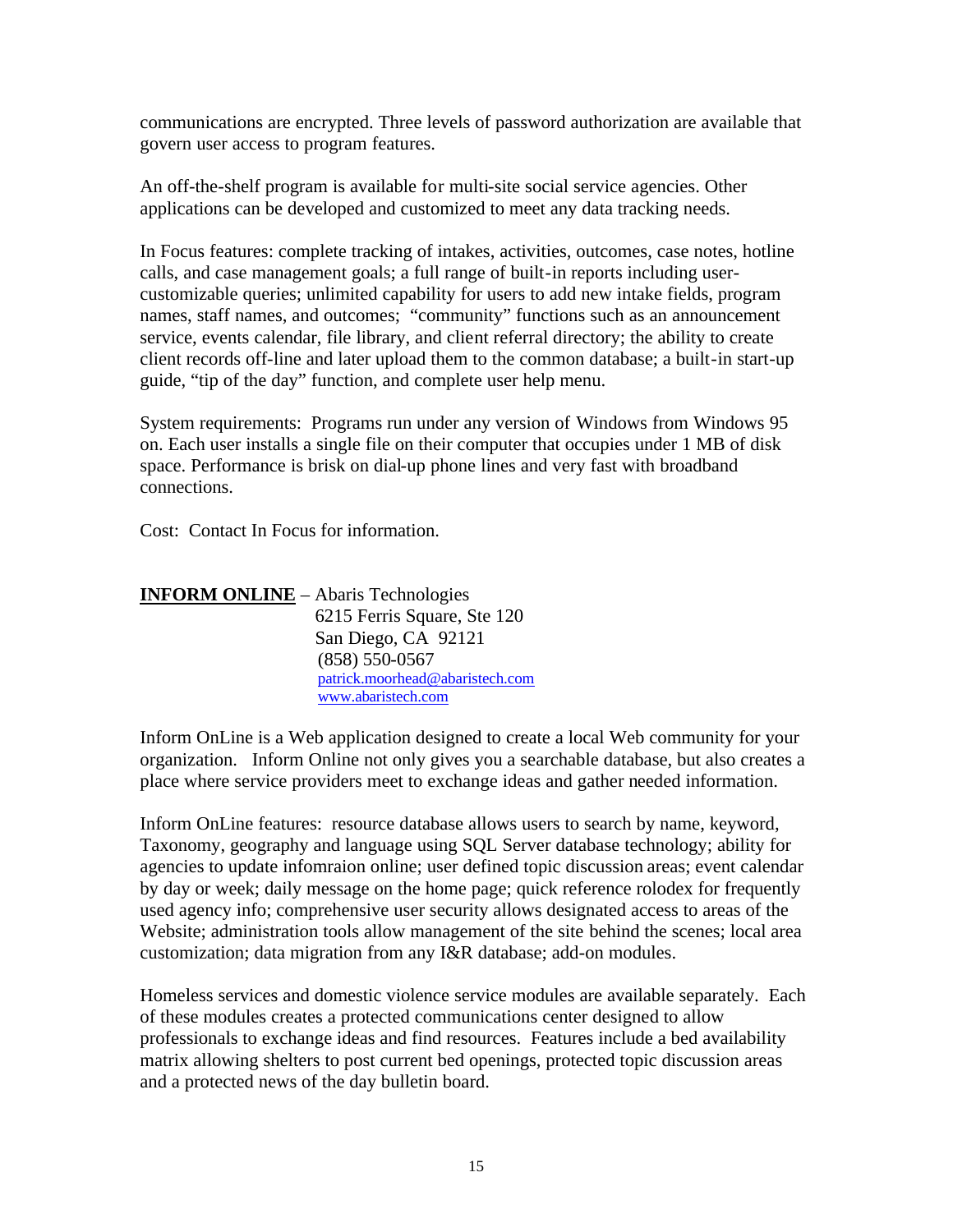Systems requirements: Does not require you to buy hardware, software or Internet connection. Inform Online is offered as a "hosted application" by subscription. All technical requirements are provided.

Cost: Contact Abaris Technologies for information.

**INNCASE** – Innovation Two 1565 Hollywell Ave Mississauga, Ontario Canada L5N 4P6 888-INN-WARE bob@innovationtwo.com www.innovationtwo.com

InnCase is a full featured case management and referral package that has been in use, and evolving since 1991.

InnCase features: InnCase is a full-featured case management tool that allows for detailed tracking of all client services delivered. InnCase is intended to fully replace paper-based recording, so when a client is seen, the observation or case notes are entered in the computer. InnCase automatically records related program codes, type of service, staff ID and times, adding only about 2.5 seconds to the time it takes to do the case note. This data can be used to analyze all aspects of client service, and measure outcomes against service delivery components. A variety of reports and outputs provide statistical as well as client summary information. Training for InnCase is delivered as fully automated, computer based multi-media material.

InnCase can be used as a stand-alone product, or groups of agencies or multiple sites can work together. InnCase can be set up to selectively share certain categories of information across the whole group. This sharing uses proprietary communications facilities which are completely safe from any outside parties, and protect client confidentiality outside the user agencies.

A taxonomy based Information and Referral product is fully integrated with InnCase. This tool was previously released by Innovation Two as a stand-alone product, and has been in use since the mid 1980's.

System requirements: It is available for use with Windows 95/98/2000 and NT, but since all versions of InnCase are data compatible, Innovation Two still supports DOS. All versions can be run in any combination on the same network.

Cost: The principal site license is \$4000. Additional sites are \$500 each. An additional "per user" license fee ranges from \$150 to \$250 and is based on simultaneous use, rather than number of staff. The license fee includes enough support to get the program up and going and after that, support is \$95 per hour.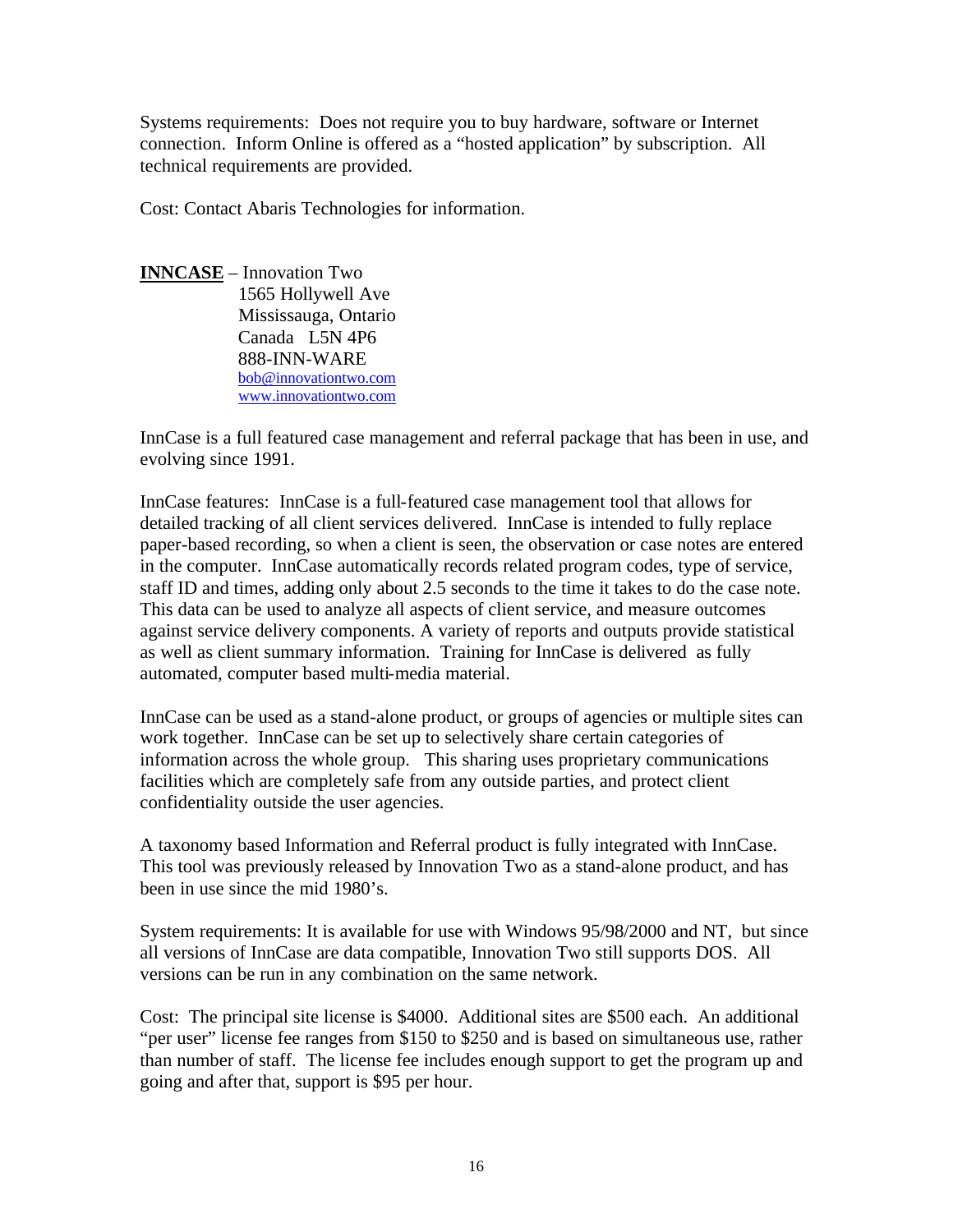**IRis** – Benchmark Enterprises 4633  $10^{th}$  Ave. North Lake Worth, FL 33463 (800) 458-7327 iris@irissoft.com www.irissoft.com www.irissoft.net – IRis for the Web

IRis Information and Referral Software has been around since 1993. The current software is Version 2.0 and can be used by a single I&R, multiple agencies or a statewide system. IRis claims almost 800 users with a national association of users and a quarterly newsletter. A demonstration package is available upon request.

System features: Allows for searches using keywords, taxonomy, agency or program names; user defined combination searches (i.e. programs for disabled that accept Medicaid); supports AIRS /Info Line Taxonomy of Human Services; security features limit access to case files; full case management module available; multi-user version has no limit on concurrent users; volunteer opportunity tracking/matching module; built in IRis Connect communications software allows file transfers between sites; single user, multi-user, and multi-site licensing available; assistance with data conversion to IRis available; Directory on Disk Generator program also available; IRis for the Web version now available.

Systems requirements: 486Dx266PC with 16 meg RAM minimum; Pentium processor and 32 meg RAM recommended; 45 Mb free disk space required for installation, but more space will be needed as contact records and agency information is added; Microsoft Windows 95/98; will run on most local networks including Lantastic, Windows 95, Novel, and Windows NT.

Cost: \$1500 for a single user license for one computer including 2 hours technical support; \$4,000 for a multi user license for installation on a single file server with unlimited attached users including 3 hours free technical support; additional technical support is \$295 for 3 hour blocks on 800 number; IRis for the Web is \$3500 for first year hosting data on their server. Contact IRis for more detail and discounts.

**N-PAIS™** – Southlands Information Systems Ltd. #920-1040 West Georgia Street, Vancouver, B.C. Canada V6E 4H1 1-888-606-7247 sales@southinfosys.com www.southinfosys.com

The Non-Profit Activity Information System, N-PAIS™, is relational database software developed to offer all types and sizes of non-profit organisations a comprehensive information system in an easily customised package. N-PAIS allows you to customise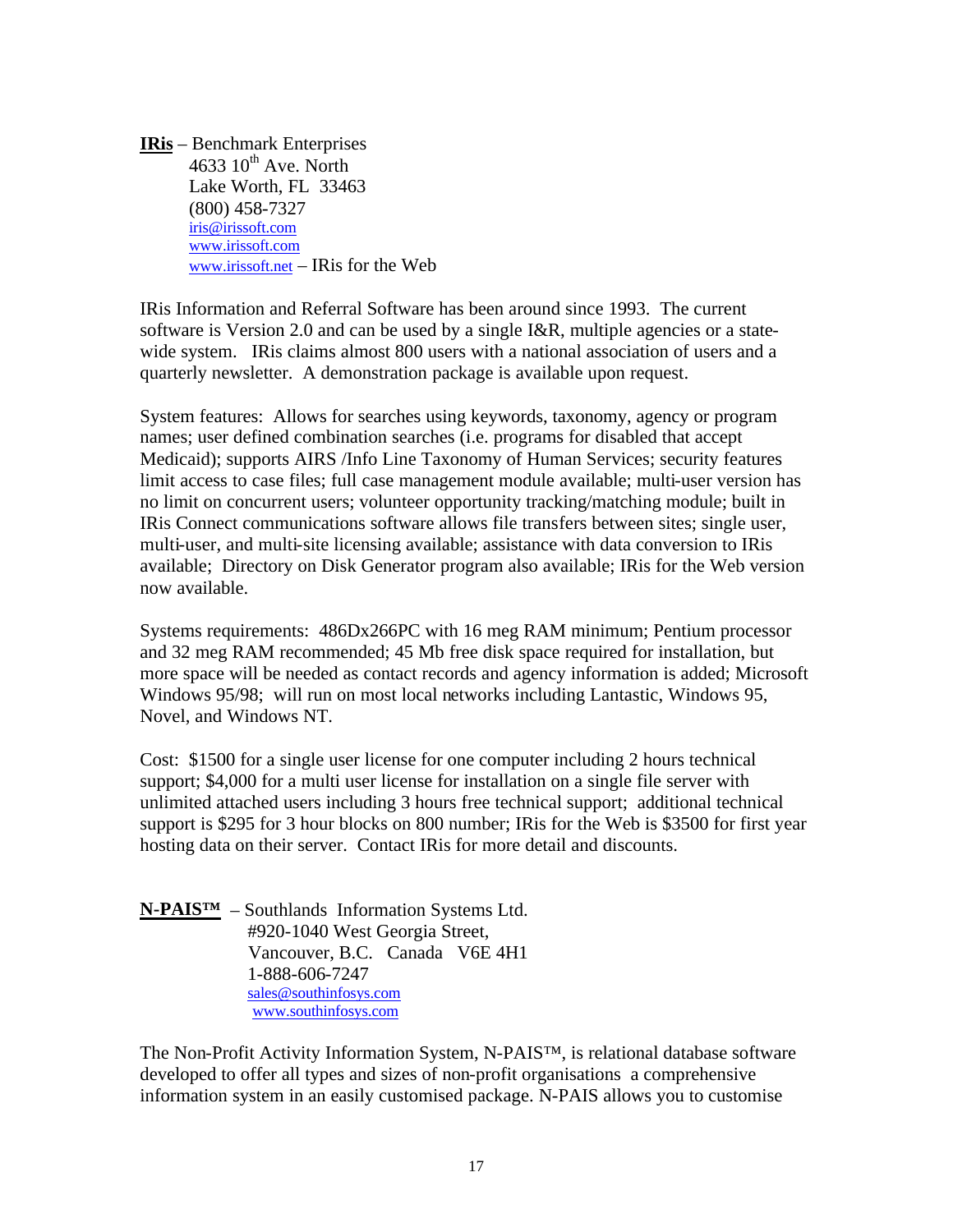data collection so that system requirements can evolve as needed, without further software expenditures.

N-PAIS features: combines user-friendly screens, structured data relationships and functional layouts into a Contact Manager that details service delivery, staff resource utilisation, external supplier relations and donor management; tracks the who, what, when, where and how involved in a non-profit operation; multiple security features; empowers authorised users to add fields, look up values, change terminology, etc.; tracks activities for multiple entities (departments, programs, branches); allows the strength of 3rd party reporting software to supplement its own internal reports; allows data to be quantified for analysis that provides easier marketing and accountability reporting.

Cost: Stand alone installation is \$550. Networks with either a dedicated server or a workstation doubling as the database server is \$1,300 with each N-PAIS workstation 'seat' installation at \$450. Pricing includes a CD-ROM with the N-PAIS software product, on-line system "Help" files and initial one-day system registration/activation and related support via internet or telephone.

Supplementary Support Services include:

- initial 30-day period phone/modem/internet support @ \$175; or

- initial 60-day period phone/modem/internet support @ \$300

- 6 months or 5 hours, whichever comes first, phone/modem/internet support @ U\$275

## **North Dakota I&A Database -** Sandy Eckenrode

North Dakota Aging Services Division Information Technology Department (701) 328-2452 seckenro@state.nd.us

The North Dakota Department of Human Services Aging Services Division has developed their own aging Information and Assistance database system. It is a Lotus Notes application database designed to track information for the Aging Services Division. As an on-line system, they have future plans for the provider segment to be Web enabled.

Features: The system actually consists of two databases, one on providers and one on callers. The provider database includes name and contact information as well as a description and summary of services including office hours, eligibility requirements and fees if applicable. The caller database tracks an individual calling and the client if different, age, ethnicity, type of information requested as well as response/referrals made and who referred them. A number of different views or lists of providers and callers allow those with access to view the information in many sequences. Callers can be sorted by alpha, last update or follow-up dates. Providers can be sorted by alpha, service, region, state, program and last update. Reports can be generated.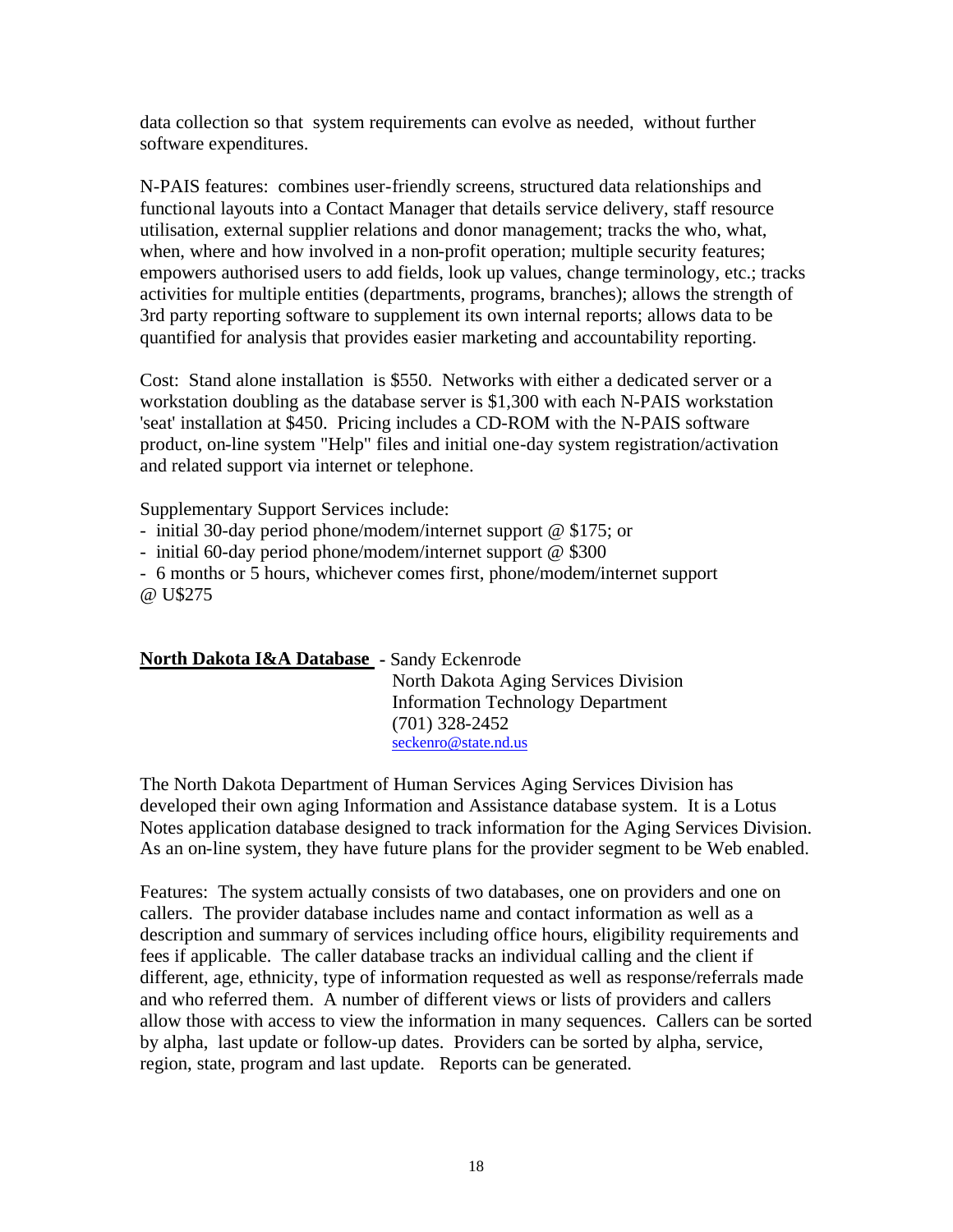Cost: **This product is not being marketed.** Those interested in developing their own software may contact Sandy Eckenrode for information.

**OCTOPI** – Community Networks Corporation 210 Park Avenue Worcester, MA 01609 (508) 735-9051 generalinfo@cnetworks.com www.cnetworks.com

Octopi Client Management Software is designed for multi-service organizations needing to manage several programs and multiple databases. It is open and configurable for each department in an organization and provides outcome based client tracking on a service by service basis for multiple funding sources and fiscal years.

Octopi features: easy-to-use and adapts to changing agency needs; agency staff can add new programs as needed; an "open import" feature allows agency to continue using existing software; standard and custom reporting capabilities; security features to limit access to files; stores each program's data in a separate database as well as central database; Octopi manages data across multiple sites and agencies securely; easy to use client intake screens;

Contact Community Networks Corporation for information on cost and system requirements.

**"Q"** – Charles H. Mack and Associates 10101 Alliance Road, Suite 10 Cincinnati, OH 45242-4715 (513) 936-6000 qinfo@chmack.com www.chmack.com/q

Q Continuum Management System is a comprehensive case management information system which allows networked providers to log, access, edit, save, and historically reference client, service, and provider data. Q allows users to share information in real time via either a direct or Internet connection. It replaces CH Mack's Senior Information and Services (SIS) software.

Q features: multi-dimensional security profiles; tracks client care and delivery of services; electronic on-line referrals; service unit tracking; billing and accounting including client co-pays; integrating e-mail and messaging; allows users to import/export data; NAPIS data tracking and reporting; eligibility matrix and waiting list management; case management notifications; multiple care plan development and management functions; budget tracking; and auto-generated letters via third-party word processors; Web links.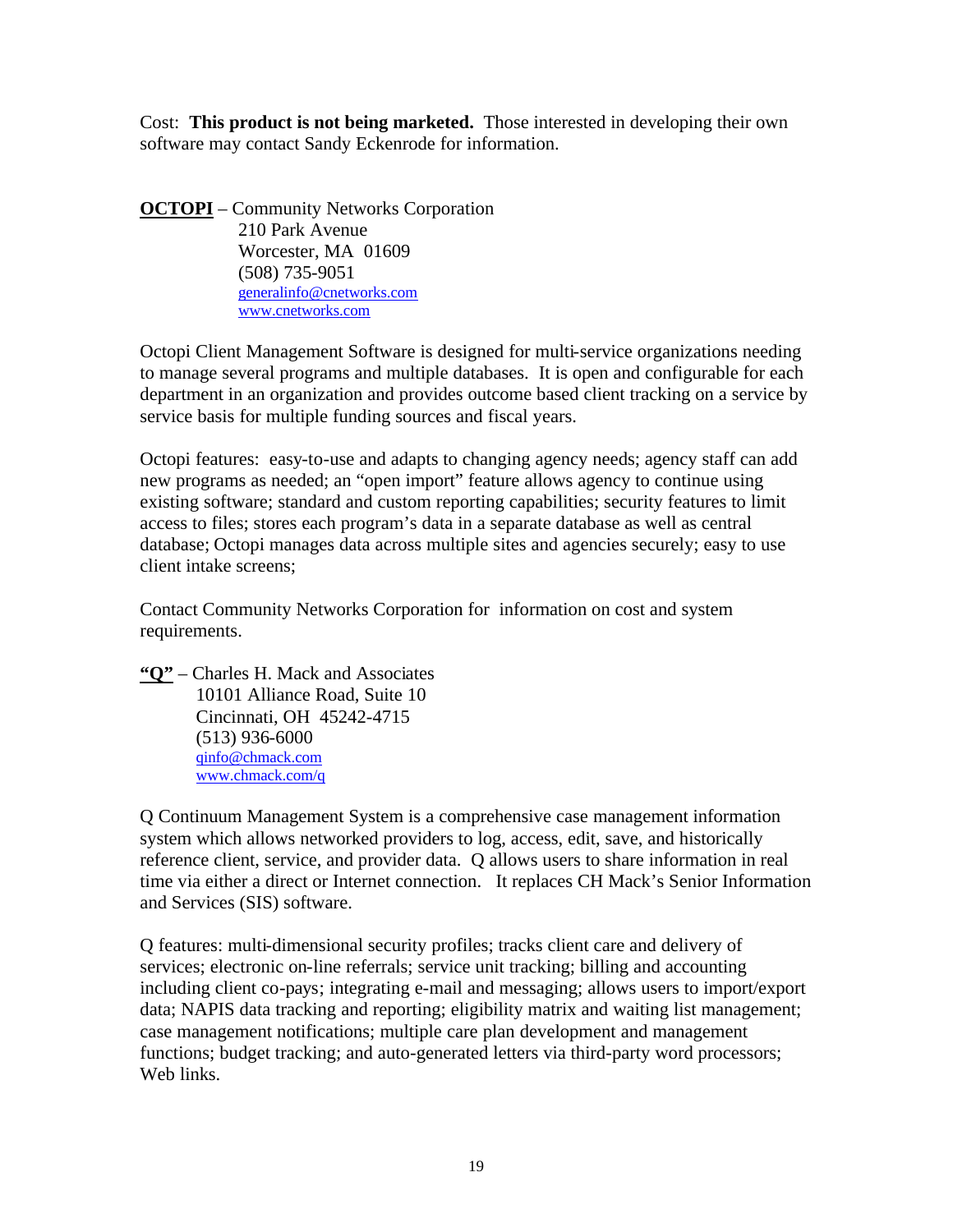System requirements: minimum requirements include Pentium 200; 32 Mb RAM; 10 Mb hard disk space; SVGA monitor; 32 bit MS Windows 95/98/NT4.x environment.

Cost: CHMA licenses its software by user. Pricing is on a per license basis.

**REFER 2000** – RTM Designs 2222 Francisco Dr. Bldg. 510 Suite 103 El Dorado Hills, CA 95762 (916) 933-7367 rtm\_designs@msn.com www.refersoftware.com

Refer2000 is the latest version of the Refer modular I&R software system package.

System features: Category Search System for easy search and referrals; taxonomy, agency, site and program searches; multiple simultaneous service searches; supports AIRS/Info Line Taxonomy; client and call tracking; user defined call/client outlines for specific programs or data collection; unmet need and follow-up action; statistical reports; developed with Microsoft Visual Basic 6.0 and Access 2000; data is open to third party tools such as statistics packages and report writers; automatic directory production.

RTM Designs offers on site training for Refer2000. Training sessions are typically 3 days, covering all aspects of the program.

System requirements: Minimum requirements for single user are Pentium 200 MHz PC, 32 Mb RAM (or more), 150 Mb free disk space, SVGA Monitor, and Windows 95/98/2000. Recommended requirements for multi-user LAN are Pentium 200 MHz (or greater), 96 meg RAM (or more), 300 Mb free disk space and Windows NT or Novell.

Cost: Pricing for full system ranges between \$3,000 and \$5,000 depending on size and number of users.

RTM Designs has recently introduced ReferWeb, a comprehensive internet software package designed to read an I&R resource database and present the data in a logical and easy to use Web front end. ReferWeb uses the same search technology as Refer2000 and is currently available for both Refer2000 and IRis systems. The annual service fee starts at \$3,000 and is based on the number of service sites and optional features.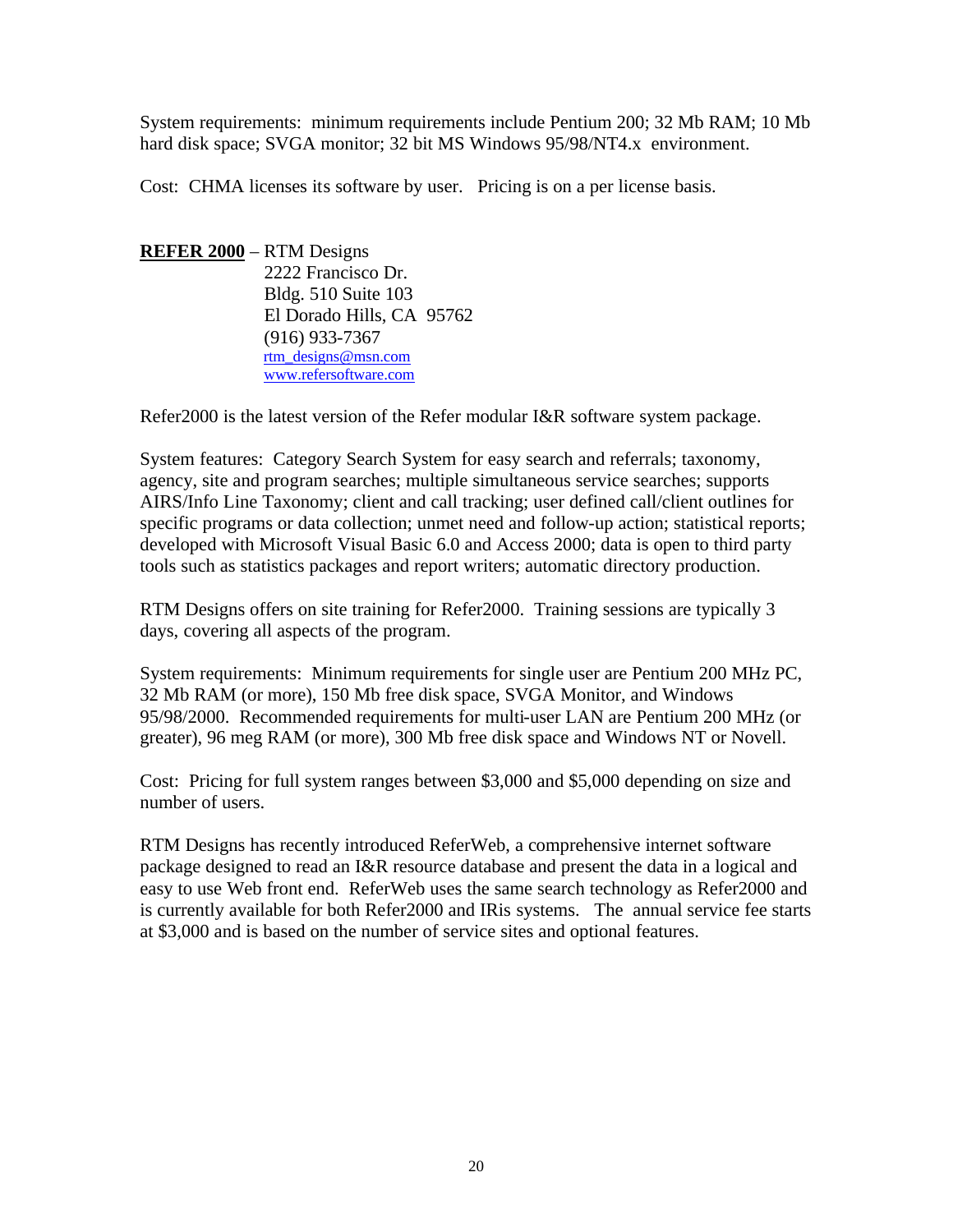## **THE RESOURCE HOUSE** – North Light 431 Brown St. Iowa City, Iowa 52245 (319) 621-1013 wendy@northlightsoft.com www.northlightsoft.com

The Resource House is a public access information, referral and enrollment system that allows individuals, including those with little or no computer experience, to find information and sign up community resources online. Resource House can be accessed from home or public access stations in libraries, schools or other community based organizations. Within Resource House, the Provider Annex allows community agencies and educational institutions to update information about their programs stored in the Resource House library, with quality control managed by the I&R agency. The Provider Annex also allows participating agencies to access public inquiries, download intake information and generate anonymous reports about usage and users.

Resource House features: inexperienced computer users can operate; web-based interface employs 8 multicultural guides; program information can be viewed in as many languages as required (currently available in English and Spanish); information is provided at the  $\tilde{5}^{th}$  grade reading level; users can e-mail providers; electronic enrollment; optional sounds and touch-screen capability for public-access computers.

North Light has also developed a number of Link Wizards, such as IRis Link Wizard, to give I&Rs the ability to import their current data into the Resource House database.

Cost: The Resource House Package includes database maintenance and referral software (\$3600) and Resource House on-the-Web (\$4500 annual license plus \$200/month hosting), which covers up to 1 gigabyte of database storage (approximately 20,000 programs plus 20,000 client records) on the Web server. Additional storage costs \$100 per month per gigabyte.

| <b>SERVICEPOINT</b> - Bowman Internet Systems |
|-----------------------------------------------|
| 400 Travis Street, Suite 1900                 |
| Shreveport, LA 71101                          |
| (888) 580-3831 ext. 3196                      |
| info@bowmansystems.com                        |
| www.servicept.com                             |

ServicePoint is a web-based information management system for social service agencies, coalitions, I&Rs, and communities. It provides client tracking, case management, agency and program indexing, and reporting in a real-time environment over the Web.

ServicePoint Features: The client intake module captures detailed information such as demographic, medical, residential, employment, skills, expenses, legal, military, case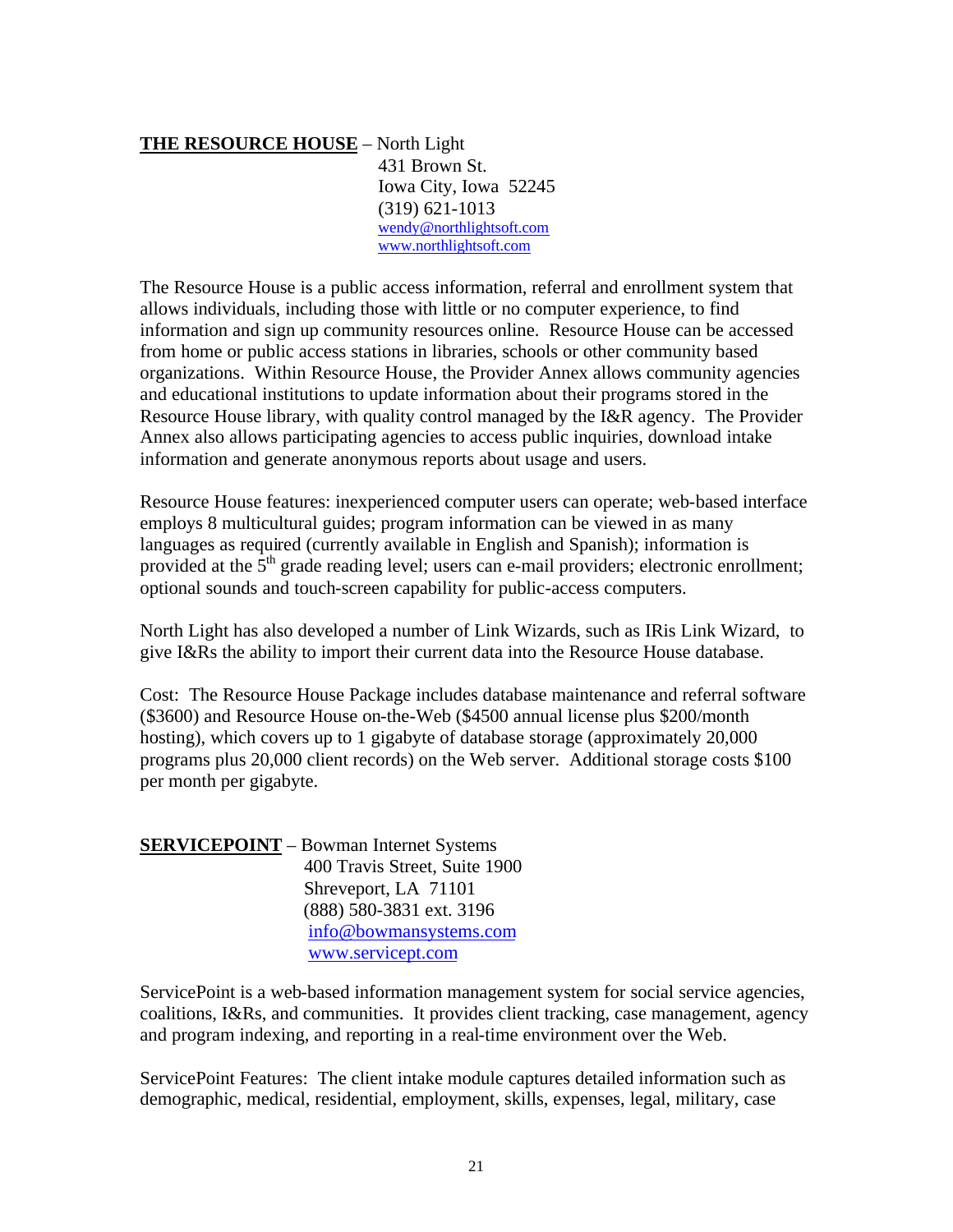notes, and more. The service module tracks each service, need, or referral you make for a client. ServicePoint uses a centralized database and allows each agency to have complete control over how their information is shared. ServicePoint allows you to notify an agency of a referral via e-mail. ServicePoint's security options protect client confidentiality. A program database allows agencies to update their program information. Agencies are indexed using the AIRS/INFOLINE taxonomy. The system generates common reports such as unmet needs, aggregate statistical reports, and the HUD APR report. A custom report writer can be used to build your own reports. Additionally, a shelter module is available to track shelter bed availability. An add-on product is available to publish your I&R database to the Web. It also allows each agency to post volunteer needs, a wishlist, and a calendar of events.

System requirements: 486 or higher (ideally Pentium 200+); 28.8 or higher modem (ideally 56.6 or ISDN connection); Internet connection.

Cost: Single agency systems begin at \$3,295. Pricing for multi-agent systems varies depending on number of users.

**SOPHIA** – Caracole, Inc. 1821 Summit Road, Suite 001 Cincinnati, OH 45237 (513) 761-1480 www.sophiatech.org www.caracole.org

SOPHIA states that their primary goal is to build the capacity of the not-for-profit community through technology. SOPHIA programs help multiple human service agencies to work together and share information. The program started in Cincinnati, Ohio serving agencies that provide housing, but soon grew to encompass the entire human services network there. The Cincinnati SOPHIA Information and Referral database is currently used by 65 agencies with nearly 1400 agencies listed, 2000 affordable housing units, a shared calendar and electronic library. SOPHIA has two companion programs, HOMER and VESTA, which serve to integrate basic client tracking with referrals.

SOPHIA features: allows users to search the database using keywords, telephone book type listings, service categories/topics, and by client demographic profiles; detailed information, reports and street maps are included; housing database can be searched by price, neighborhood or other options, and includes detailed information for clients with disabilities; home ownership module is included; cooperative maintenance allows all users to update and add information; interface was designed by a team of social service professionals; data export to kiosks or the Web is currently under construction.

System requirements: Each SOPHIA user needs Windows 95/98/2000; 486 or higher processor (Pentium recommended); 16 Mb RAM (32 recommended); 30 Mb hard disk space, additional 80 Mb hard disk or server space for mapping information; modem or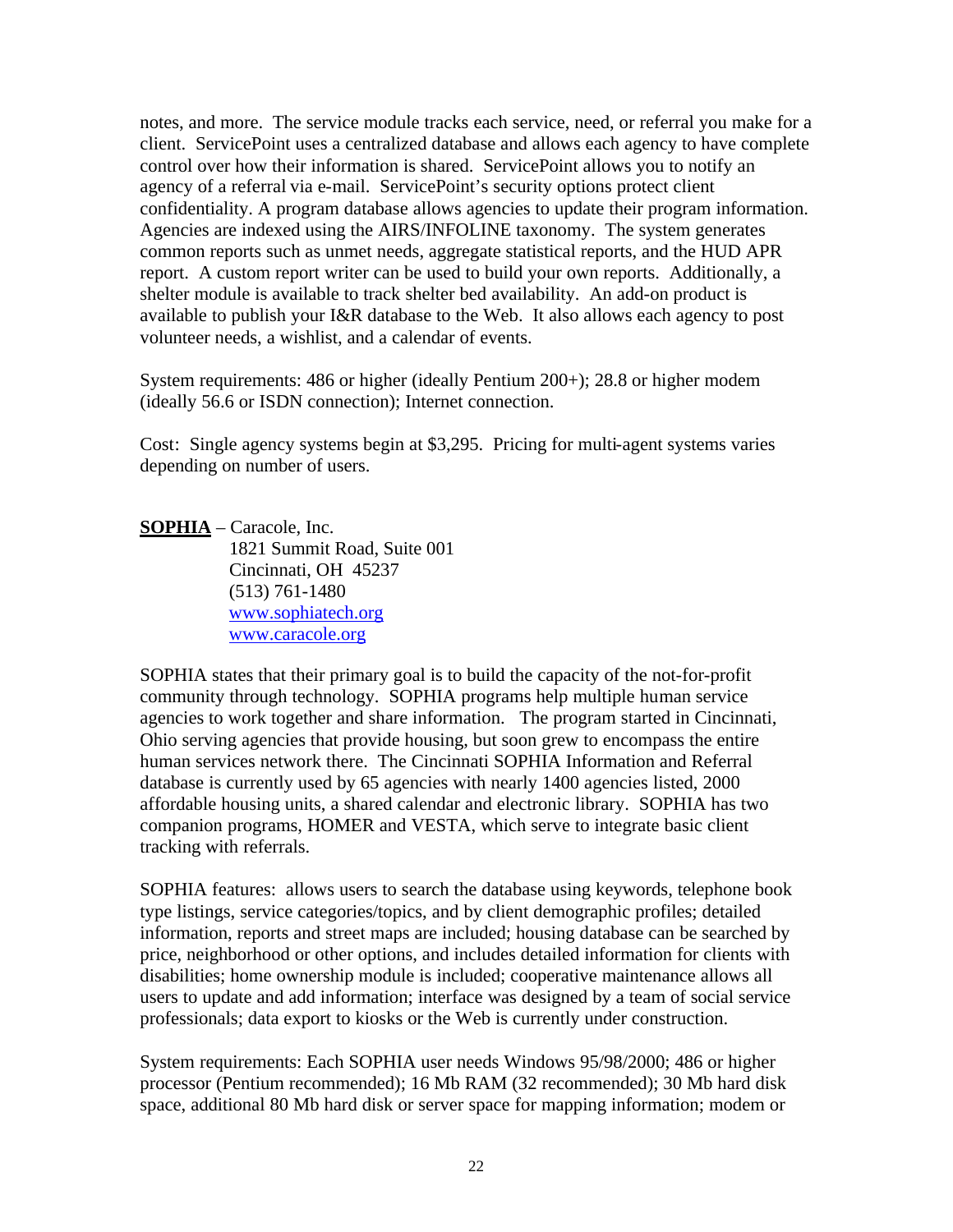other Internet connectivity. Multiple site networks will also require a server, modems and the SOPHIA consolidator, a server component that aggregates data from remote sites.

Cost: Licensing outside Cincinnati Ohio. SOPHIA 2.5: Workstation version, freestanding or LAN: \$5,000. SOPHIA Consolidator \$2000. HOMER 2.0 \$3000; HOMER consolidator \$2000. Contact SOPHIA to discuss the best mix of these components for your city or agency.

**STAR** – Cuadra Associates, Inc. 11835 West Olympic Boulevard, Suite 855 Los Angeles, CA 90064 (310) 478-0066 Salessupport@cuadra.com www.cuadra.com

STAR is a multi-user, multi-purpose software package which is able to manage information collections of all types through standalone, networked, Internet and Intranet use. Though not developed specifically for use by I&R providers, it has been used for such applications. In addition to the core program, there are a number of optional application packages which users can implement. These applications can be modified at any time without the need for programming. STAR can handle a client call from intake, through assessment and referral, to establishing an appropriate follow-up mechanism.

STAR includes four interfaces: STAR Client allows users to tailor all screens – and the search, input, and other operations behind them – to meet their unique needs; STAR Web is a World Wide Web browser-based user interface which provides interactive information retrieval on an intranet or the Internet; STAR Z39.50 allows STAR to work as a Z30.50 compliant server on an intranet or the Internet; and Classic STAR is for use on ASCII terminals or terminal emulators on PCs, Macintoshes, or UNIX workstations.

System requirements: STAR runs under Microsoft NT and Windows 2000 operating systems as well as under a number of UNIX systems including AIX, Digital UNIX, HP-UX, SCO, Solaris, and SunOS.

Cost: STAR software is sold on the basis of a perpetual license, for a specified number of simultaneous users. The basic STAR package starts at \$3,330 for one simultaneous user and runs \$20,965 for 10 simultaneous users. Prices go up to 200 simultaneous users. There are several add-on software packages.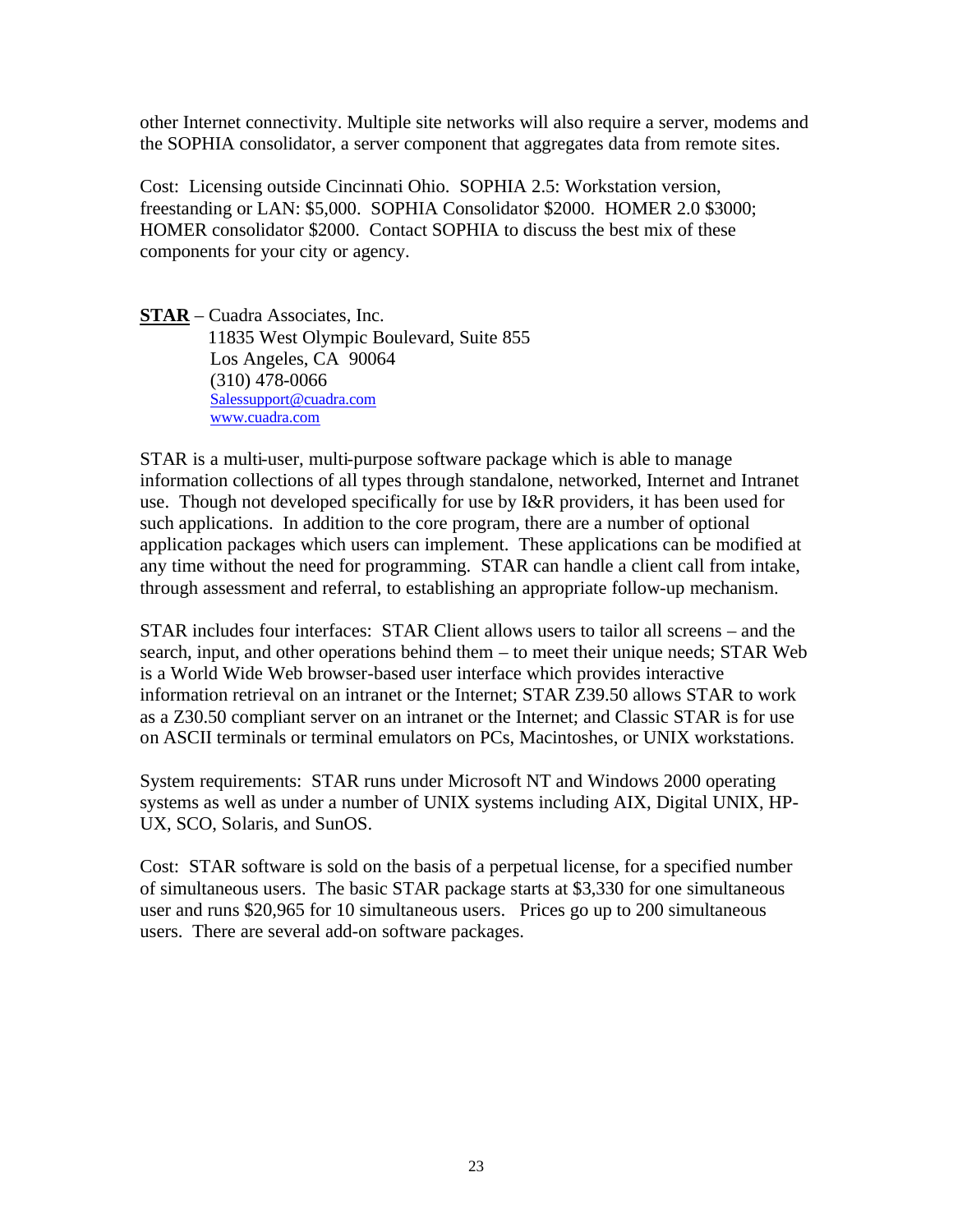**TAPESTRY** – VisionLink Inc. 11 Bridlegate, Suite 100 Littleton, CO 80127 (877) VSN-LINK change@visionlink.org www.visionlink.org

Tapestry is a data management system that unites agencies, clients, volunteers and donors within a community. Tapestry provides descriptive information profiles on agencies and services that allow staff and clients to explore, search and respond. Using the Internet, Tapestry allows agencies and organizations to more easily communicate and coordinate.

Tapestry features: directory of services using a default taxonomy or user's choice; searches conducted several ways; multilingual; case management modules can be shared by all agencies or a limited number; integrated I&R tools; volunteer registry and coordination function; donor outreach function; community wide calendar and communication system including interactive message forums; referral management system;150 custom fields for pre-built customization; ongoing ability to re-design your Tapestry system; multiple security levels; on-line assistance; integrated E-mail and Web links.

System Requirements: Access to Tapestry is through the World Wide Web using a standard Web browser. Tapestry is built on a cross-platform environment, allowing application development and deployment on Windows 98/NT or Macintosh, and deployment additionally on Sun Solaris, AIX, and SGI IRIX. Visionlink maintains the servers, backup systems, upgrade and monitoring equipment.

Cost: Tapestry is purchased through a one-time license fee based on either the population of the area or the number of agencies using the system. It can also be licensed on an annual basis per agency. A low monthly fee for the entire system provides technical support, upgrades and other benefits.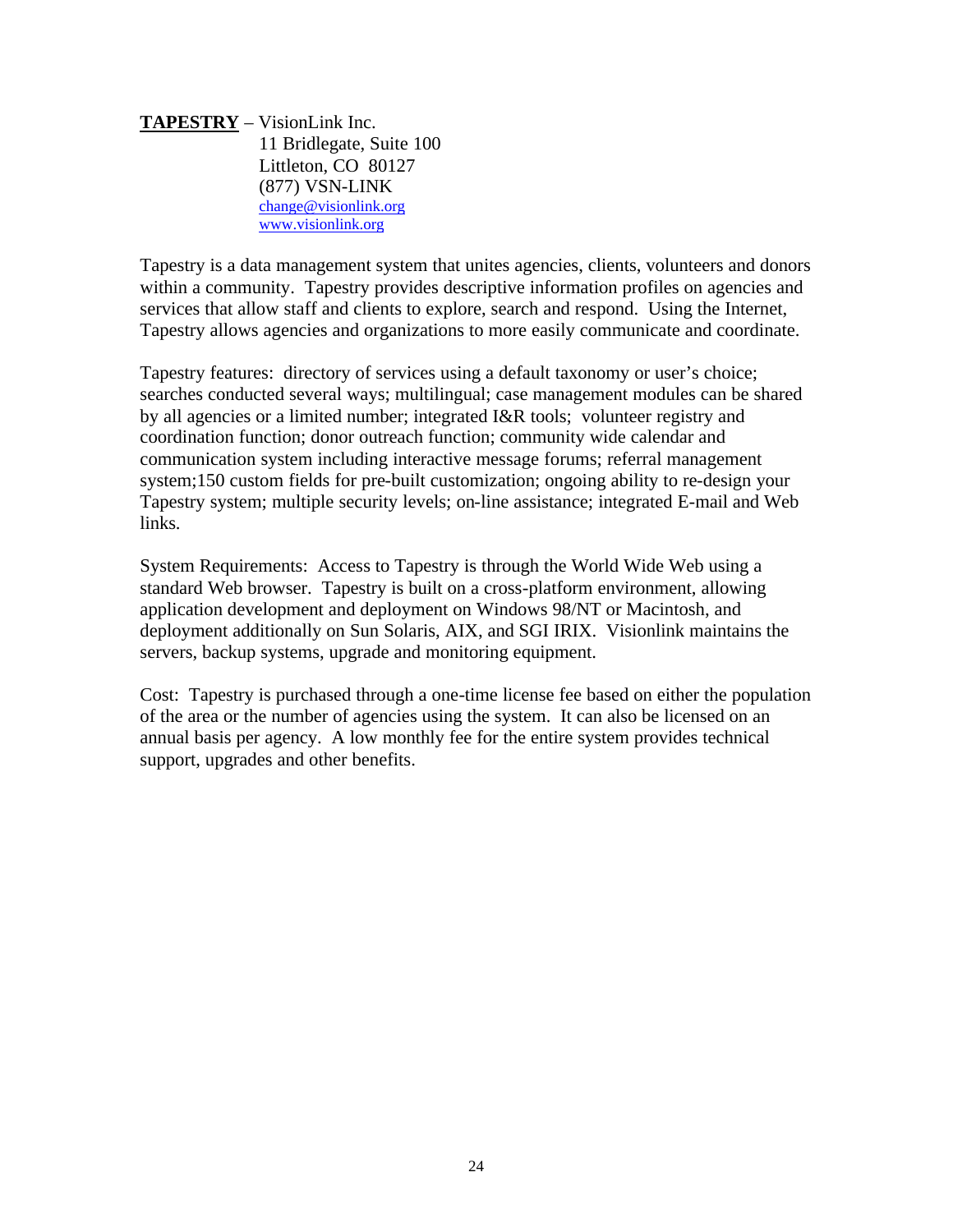#### **SOFTWARE NOT INCLUDED IN THE BIBLIOGRAPHY OF SOFTWARE FOR INFORMATION AND REFERRAL PROGRAMS**

If you are aware of software not included in the bibliography, please respond to as many of the following questions as possible:

| Have you used this software? If so, please answer the following questions:                                      |
|-----------------------------------------------------------------------------------------------------------------|
| 1. How long have you used the software?                                                                         |
| 2. In general, has the software met your expectations? Please explain.                                          |
| 3. Are you pleased with the support and technical assistance you've received?                                   |
| 4. If you had the opportunity to recommend changes to the software's capabilities,<br>what might you recommend? |

Please provide us with the following information so that we may contact you with any questions:

Agency: Contact Person: Phone: E-mail:

*Please fax the completed form to Greg Case, National Aging I&R Support Center, at 202-898-2583*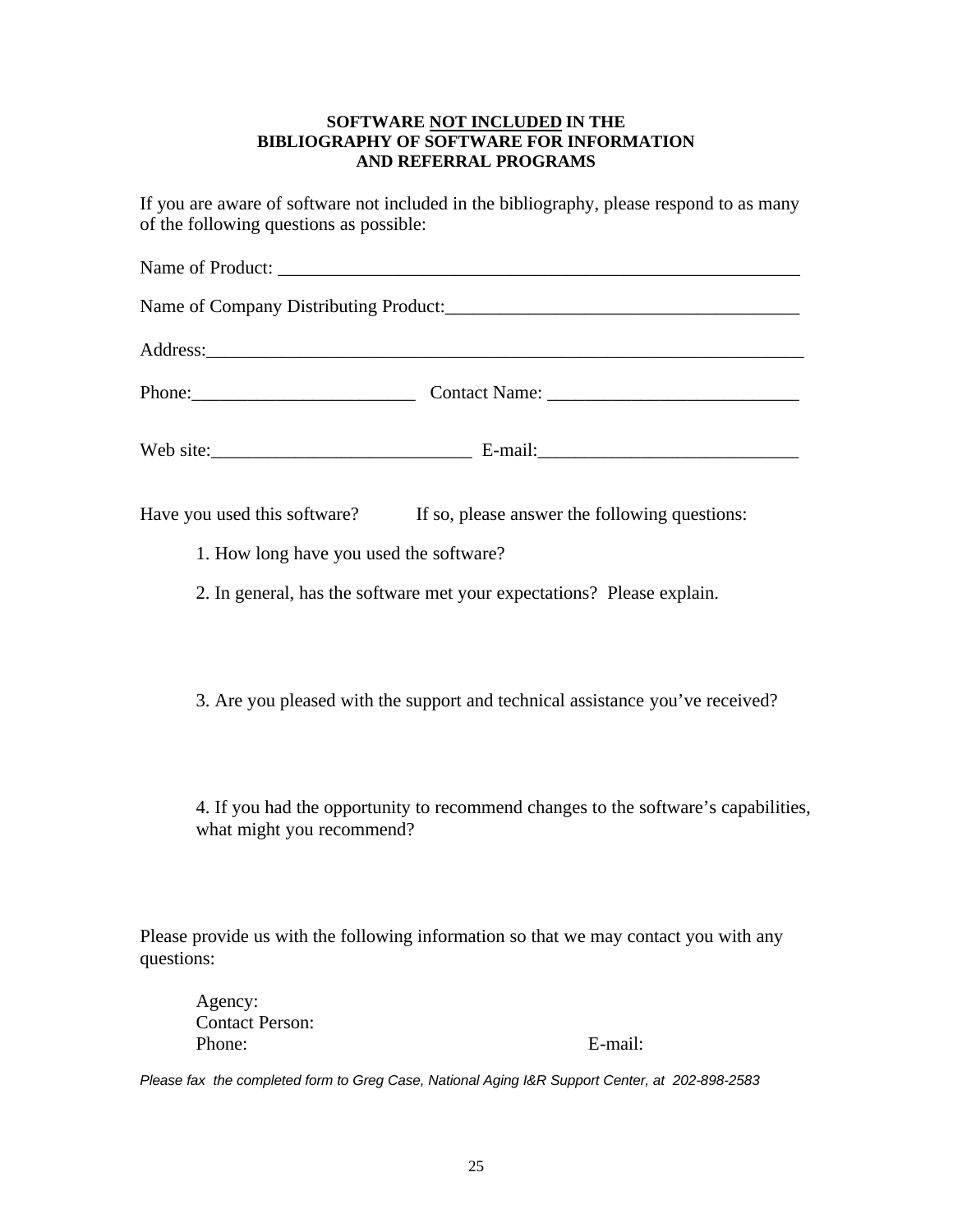## **SOFTWARE LISTED IN THE BIBLIOGRAPHY OF SOFTWARE FOR INFORMATION AND REFERRAL PROGRAMS**

If you have used one of the software products listed in the bibliography, please provide us with the following information:

Name of Product: \_\_\_\_\_\_\_\_\_\_\_\_\_\_\_\_\_\_\_\_\_\_\_\_\_\_\_\_\_\_\_\_\_\_\_\_\_\_\_\_\_\_\_\_\_\_\_\_\_\_\_\_\_\_\_\_\_

1. How long have you used the software?

2. In general, has the software met your expectations? Please explain.

3. Are you pleased with the support and technical assistance you've received?

4. If you had the opportunity to recommend changes to the software's capabilities, what might you recommend?

Additional Comments:

Please provide us with the following information so that we may contact you with any questions:

Agency: Contact Person: Phone: E-mail:

*Please fax the completed form to Greg Case, National Aging I&R Support Center at 202-898-2583*